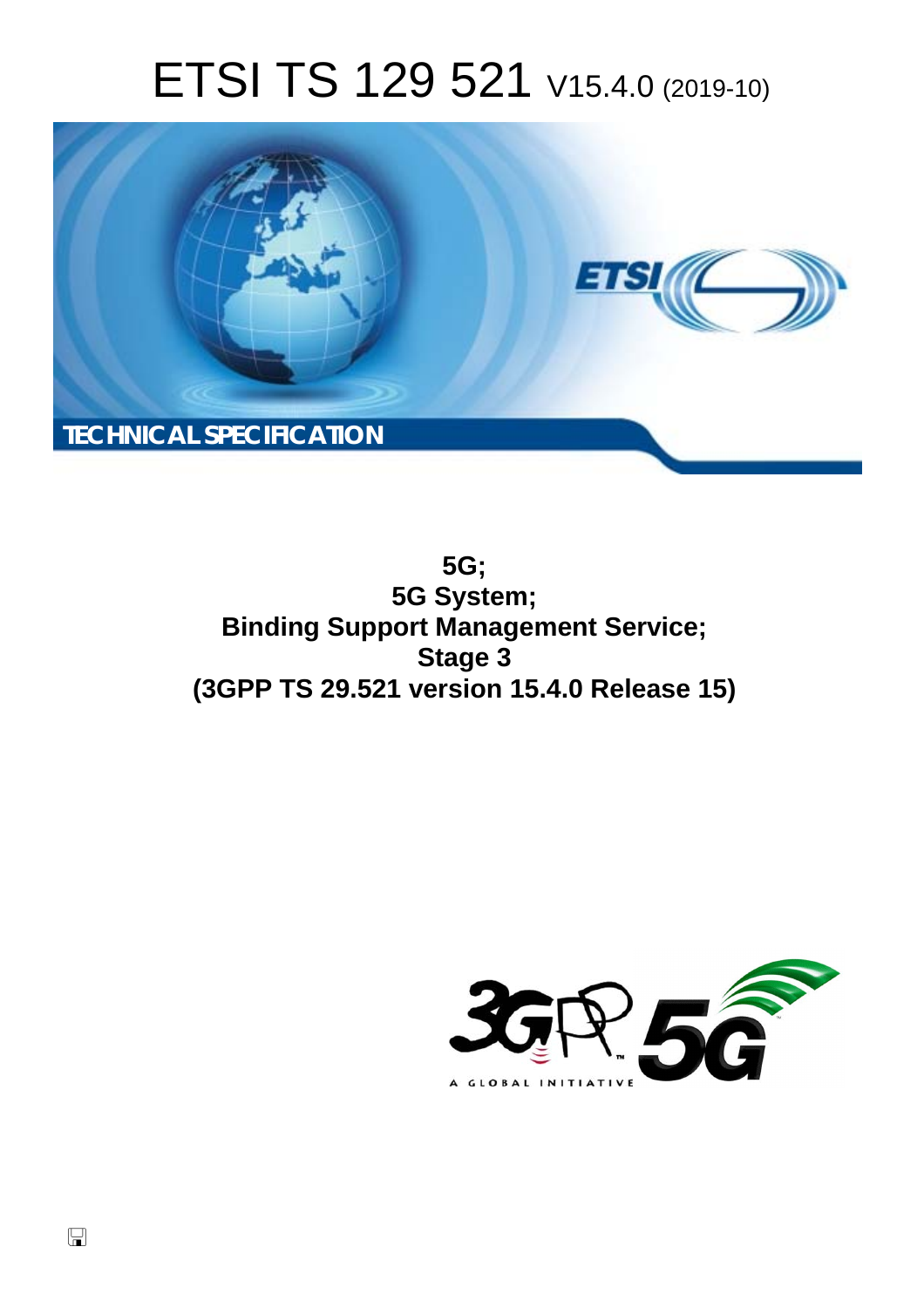Reference

RTS/TSGC-0329521vf40

Keywords

5G

#### *ETSI*

#### 650 Route des Lucioles F-06921 Sophia Antipolis Cedex - FRANCE

Tel.: +33 4 92 94 42 00 Fax: +33 4 93 65 47 16

Siret N° 348 623 562 00017 - NAF 742 C Association à but non lucratif enregistrée à la Sous-Préfecture de Grasse (06) N° 7803/88

#### *Important notice*

The present document can be downloaded from: <http://www.etsi.org/standards-search>

The present document may be made available in electronic versions and/or in print. The content of any electronic and/or print versions of the present document shall not be modified without the prior written authorization of ETSI. In case of any existing or perceived difference in contents between such versions and/or in print, the prevailing version of an ETSI deliverable is the one made publicly available in PDF format at [www.etsi.org/deliver](http://www.etsi.org/deliver).

Users of the present document should be aware that the document may be subject to revision or change of status. Information on the current status of this and other ETSI documents is available at <https://portal.etsi.org/TB/ETSIDeliverableStatus.aspx>

If you find errors in the present document, please send your comment to one of the following services: <https://portal.etsi.org/People/CommiteeSupportStaff.aspx>

#### *Copyright Notification*

No part may be reproduced or utilized in any form or by any means, electronic or mechanical, including photocopying and microfilm except as authorized by written permission of ETSI. The content of the PDF version shall not be modified without the written authorization of ETSI. The copyright and the foregoing restriction extend to reproduction in all media.

> © ETSI 2019. All rights reserved.

**DECT™**, **PLUGTESTS™**, **UMTS™** and the ETSI logo are trademarks of ETSI registered for the benefit of its Members. **3GPP™** and **LTE™** are trademarks of ETSI registered for the benefit of its Members and of the 3GPP Organizational Partners. **oneM2M™** logo is a trademark of ETSI registered for the benefit of its Members and of the oneM2M Partners. **GSM®** and the GSM logo are trademarks registered and owned by the GSM Association.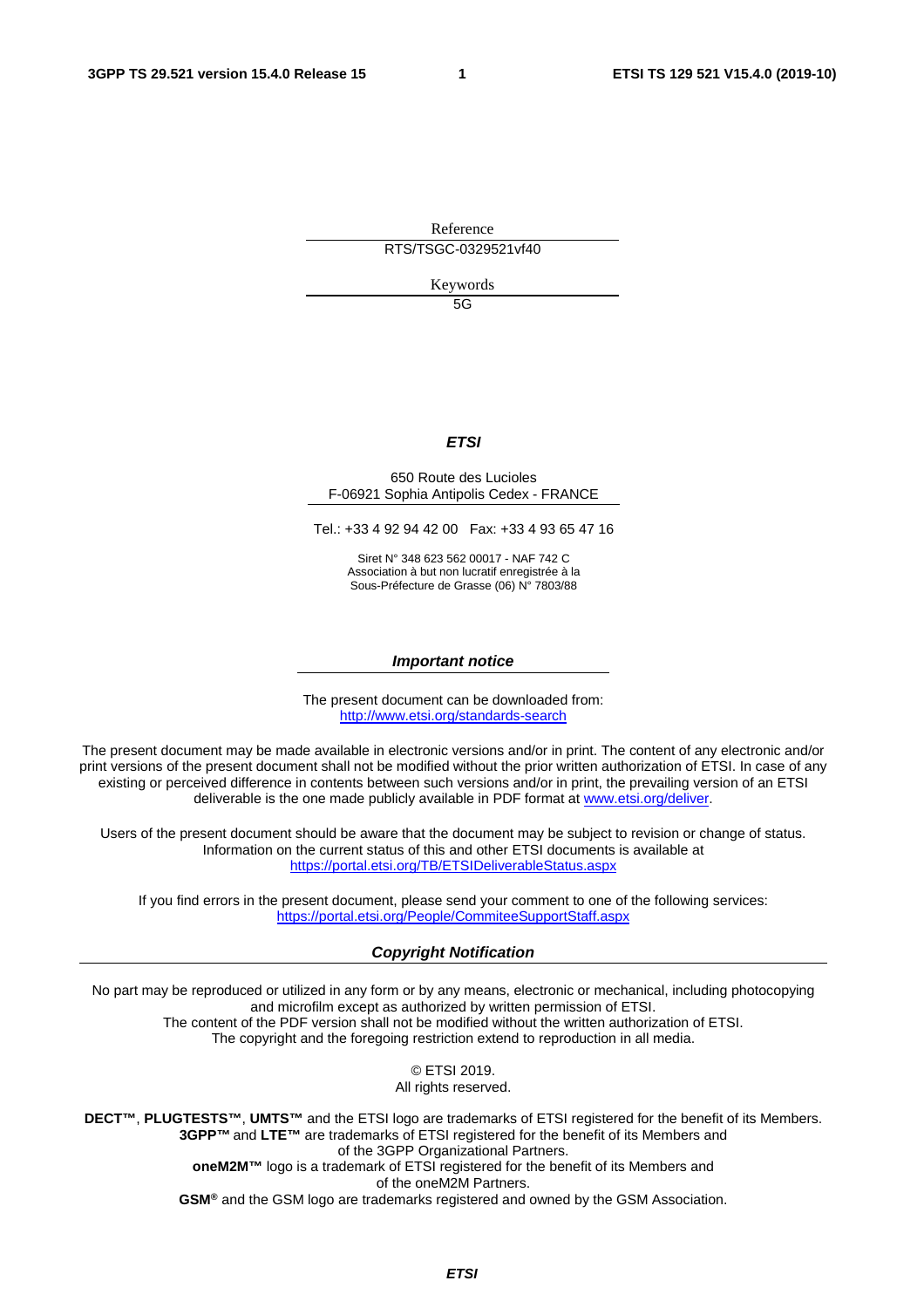## Intellectual Property Rights

#### Essential patents

IPRs essential or potentially essential to normative deliverables may have been declared to ETSI. The information pertaining to these essential IPRs, if any, is publicly available for **ETSI members and non-members**, and can be found in ETSI SR 000 314: *"Intellectual Property Rights (IPRs); Essential, or potentially Essential, IPRs notified to ETSI in respect of ETSI standards"*, which is available from the ETSI Secretariat. Latest updates are available on the ETSI Web server ([https://ipr.etsi.org/\)](https://ipr.etsi.org/).

Pursuant to the ETSI IPR Policy, no investigation, including IPR searches, has been carried out by ETSI. No guarantee can be given as to the existence of other IPRs not referenced in ETSI SR 000 314 (or the updates on the ETSI Web server) which are, or may be, or may become, essential to the present document.

#### **Trademarks**

The present document may include trademarks and/or tradenames which are asserted and/or registered by their owners. ETSI claims no ownership of these except for any which are indicated as being the property of ETSI, and conveys no right to use or reproduce any trademark and/or tradename. Mention of those trademarks in the present document does not constitute an endorsement by ETSI of products, services or organizations associated with those trademarks.

## Legal Notice

This Technical Specification (TS) has been produced by ETSI 3rd Generation Partnership Project (3GPP).

The present document may refer to technical specifications or reports using their 3GPP identities. These shall be interpreted as being references to the corresponding ETSI deliverables.

The cross reference between 3GPP and ETSI identities can be found under<http://webapp.etsi.org/key/queryform.asp>.

## Modal verbs terminology

In the present document "**shall**", "**shall not**", "**should**", "**should not**", "**may**", "**need not**", "**will**", "**will not**", "**can**" and "**cannot**" are to be interpreted as described in clause 3.2 of the [ETSI Drafting Rules](https://portal.etsi.org/Services/editHelp!/Howtostart/ETSIDraftingRules.aspx) (Verbal forms for the expression of provisions).

"**must**" and "**must not**" are **NOT** allowed in ETSI deliverables except when used in direct citation.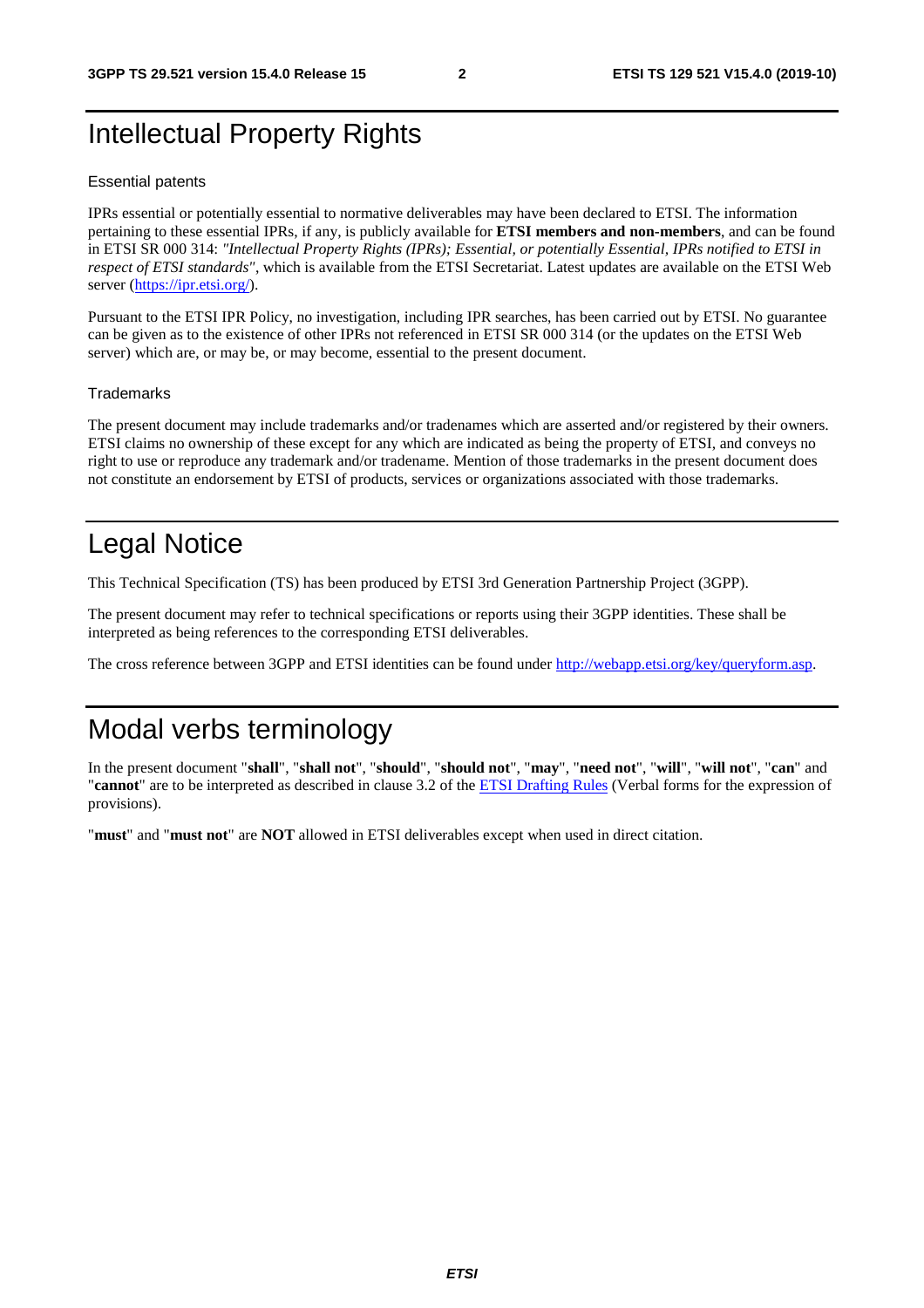$\mathbf{3}$ 

## Contents

| 1                  |  |
|--------------------|--|
| $\overline{2}$     |  |
| 3                  |  |
| 3.1<br>3.2         |  |
| 4                  |  |
| 4.1                |  |
| 4.1.1              |  |
| 4.1.2              |  |
| 4.1.3              |  |
| 4.1.3.1            |  |
| 4.1.3.2            |  |
| 4.2                |  |
| 4.2.1              |  |
| 4.2.2              |  |
| 4.2.2.1            |  |
| 4.2.2.2            |  |
| 4.2.3              |  |
| 4.2.3.1            |  |
| 4.2.3.2            |  |
| 4.2.4              |  |
| 4.2.4.1<br>4.2.4.2 |  |
| 5                  |  |
| 5.1                |  |
| 5.2                |  |
| 5.2.1              |  |
| 5.2.2              |  |
| 5.2.2.1            |  |
| 5.2.2.2            |  |
| 5.2.3              |  |
| 5.2.3.1            |  |
| 5.3                |  |
| 5.3.1              |  |
| 5.3.2              |  |
| 5.3.2.1            |  |
| 5.3.2.2            |  |
| 5.3.2.3            |  |
| 5.3.2.3.1          |  |
| 5.3.2.3.2          |  |
| 5.3.3              |  |
| 5.4                |  |
| 5.5                |  |
| 5.6                |  |
| 5.6.1<br>5.6.2     |  |
| 5.6.2.1            |  |
| 5.6.2.2            |  |
| 5.6.3              |  |
|                    |  |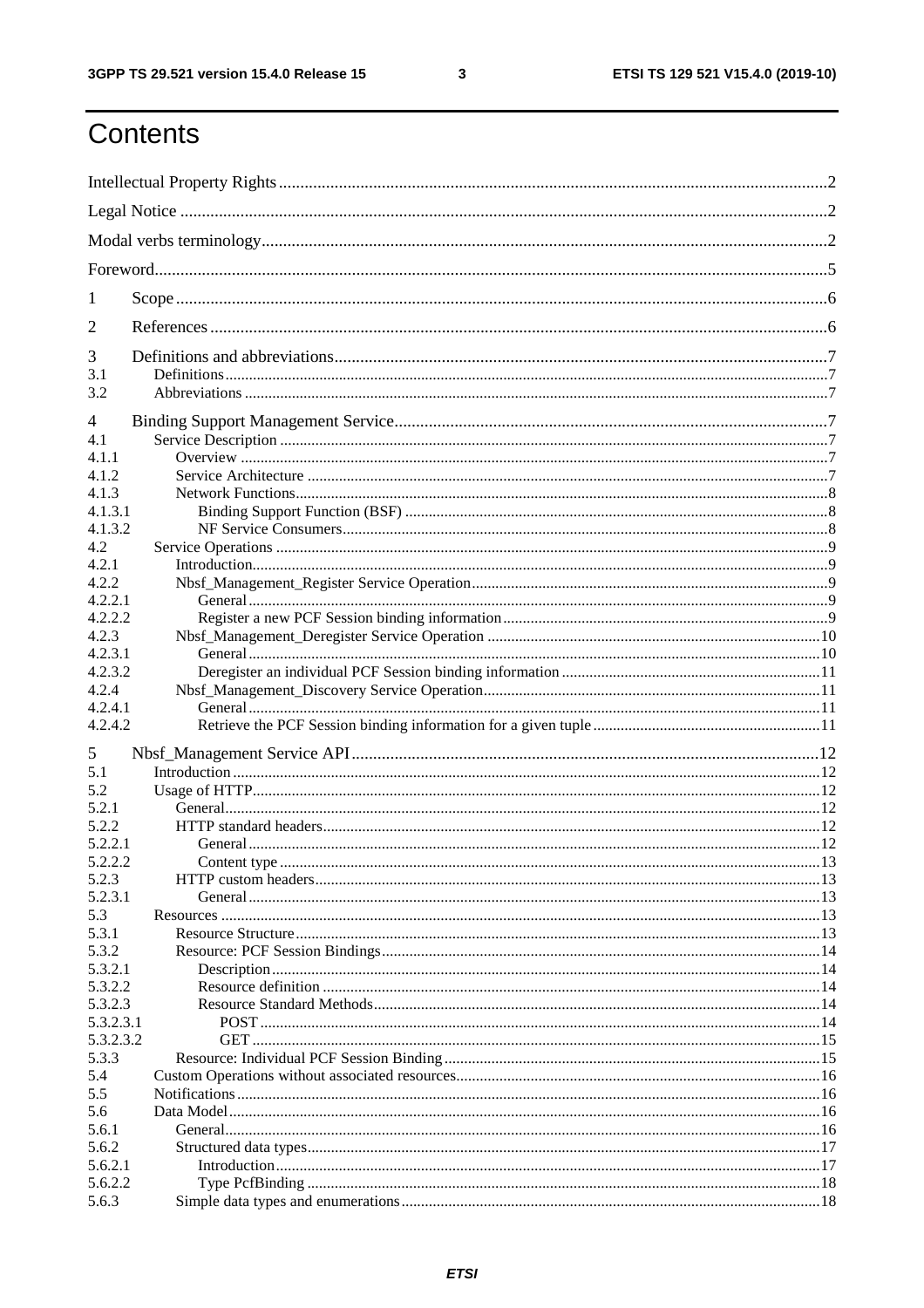$\overline{\mathbf{4}}$ 

| 5.6.3.1 |  |
|---------|--|
| 5.6.3.2 |  |
| 5.7     |  |
| 5.8     |  |
| 5.9     |  |
|         |  |
|         |  |
|         |  |
|         |  |
|         |  |
|         |  |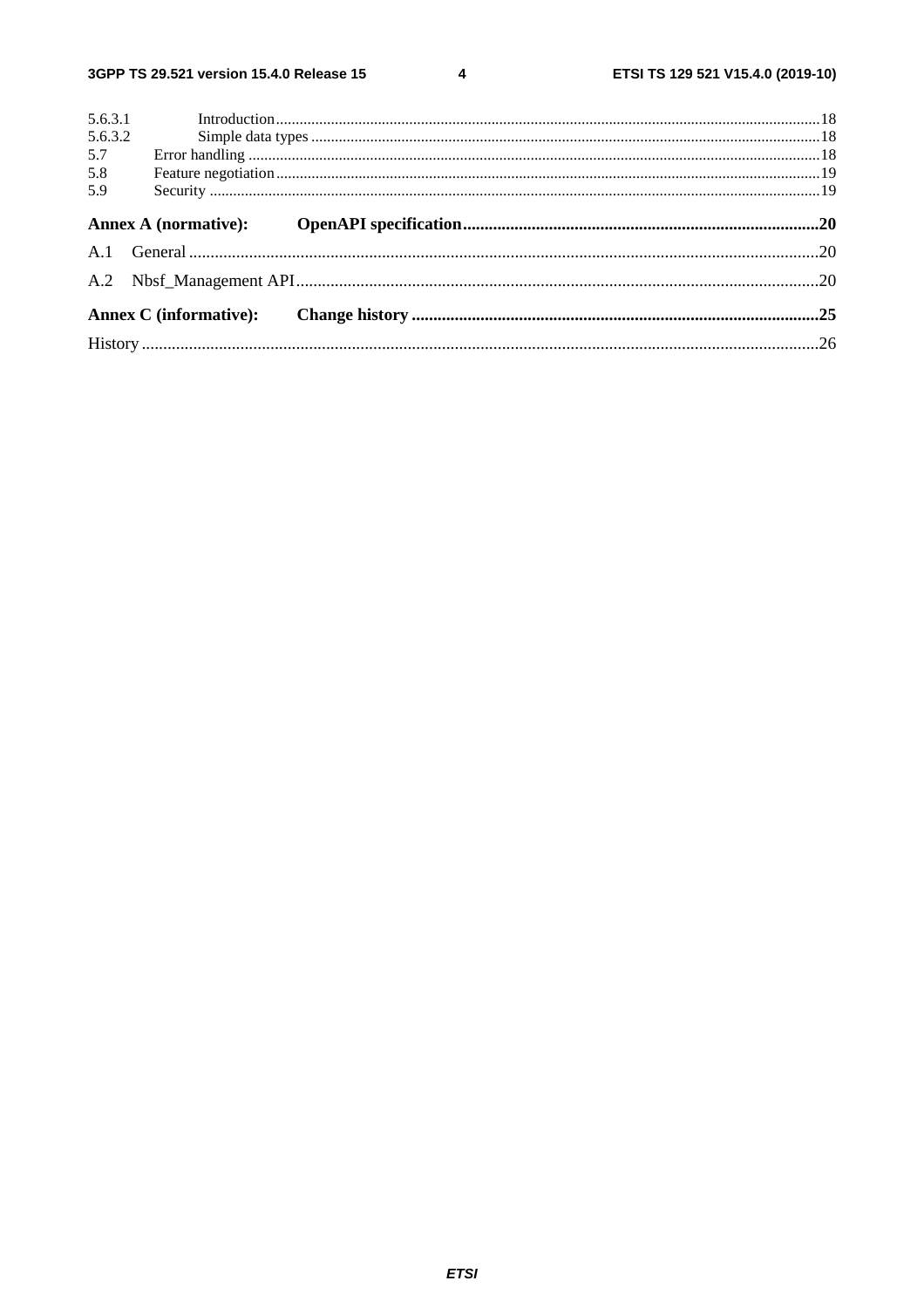## Foreword

This Technical Specification has been produced by the 3<sup>rd</sup> Generation Partnership Project (3GPP).

The contents of the present document are subject to continuing work within the TSG and may change following formal TSG approval. Should the TSG modify the contents of the present document, it will be re-released by the TSG with an identifying change of release date and an increase in version number as follows:

Version x.y.z

where:

- x the first digit:
	- 1 presented to TSG for information;
	- 2 presented to TSG for approval;
	- 3 or greater indicates TSG approved document under change control.
- y the second digit is incremented for all changes of substance, i.e. technical enhancements, corrections, updates, etc.
- z the third digit is incremented when editorial only changes have been incorporated in the document.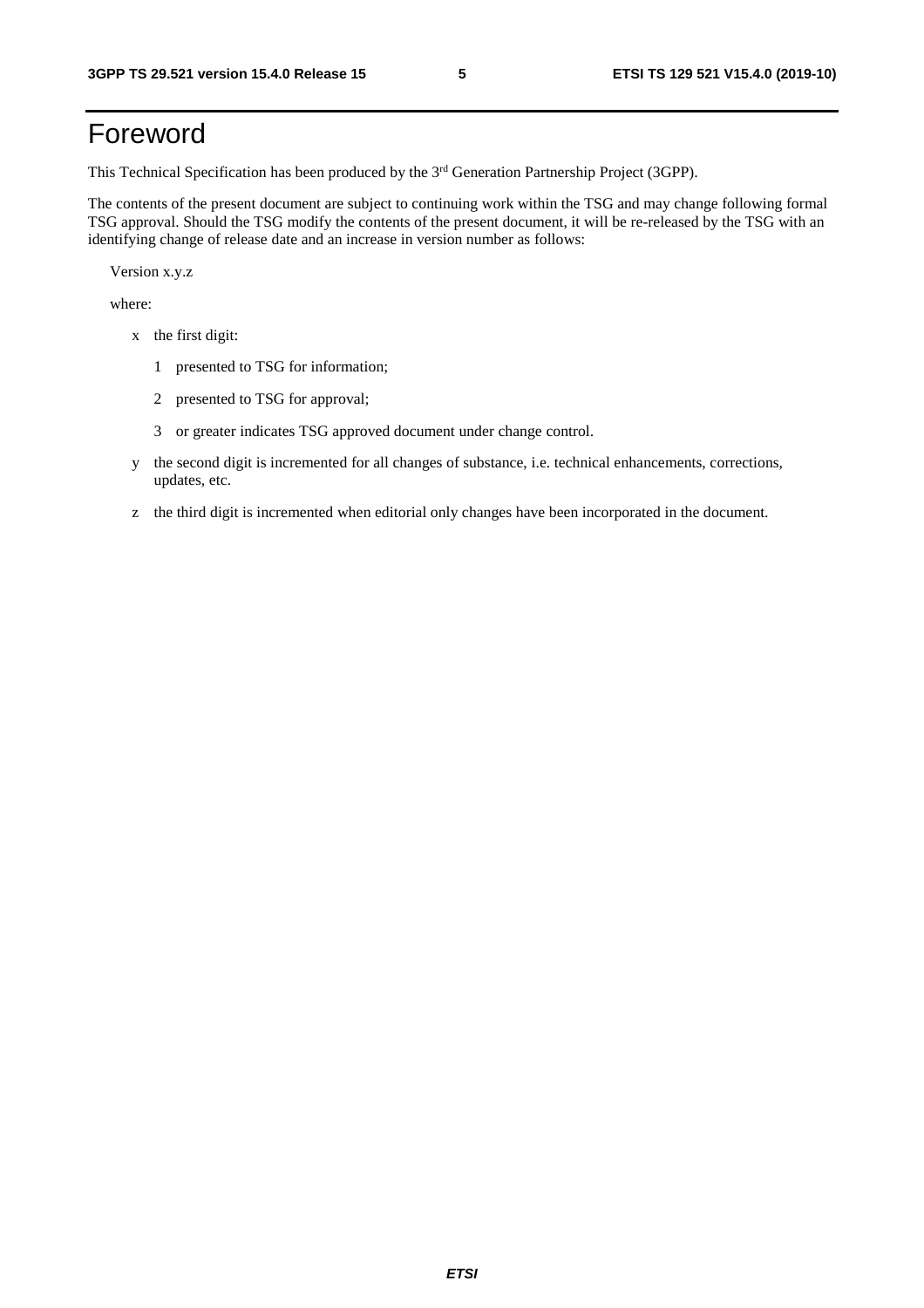## 1 Scope

The present specification provides the stage 3 definition of the Binding Support Management Service of the 5G System.

The 5G System Architecture is defined in 3GPP TS 23.501 [2]. The stage 2 definition and related procedures for Binding Support Management Service is specified in 3GPP TS 23.502 [3] and 3GPP TS 23.503 [4].

The 5G System stage 3 call flows are provided in 3GPP TS 29.513 [5].

The Technical Realization of the Service Based Architecture and the Principles and Guidelines for Services Definition are specified in 3GPP TS 29.500 [6] and 3GPP TS 29.501 [7].

The Binding Support Management Service is provided by the Binding Support Function (BSF).

## 2 References

The following documents contain provisions which, through reference in this text, constitute provisions of the present document.

- References are either specific (identified by date of publication, edition number, version number, etc.) or non-specific.
- For a specific reference, subsequent revisions do not apply.
- For a non-specific reference, the latest version applies. In the case of a reference to a 3GPP document (including a GSM document), a non-specific reference implicitly refers to the latest version of that document *in the same Release as the present document*.
- [1] 3GPP TR 21.905: "Vocabulary for 3GPP Specifications".
- [2] 3GPP TS 23.501: "System Architecture for the 5G System; Stage 2".
- [3] 3GPP TS 23.502: "Procedures for the 5G System; Stage 2".
- [4] 3GPP TS 23.503: "Policy and Charging Control Framework for the 5G System; Stage 2".
- [5] 3GPP TS 29.513: "5G System; Policy and Charging Control signalling flows and QoS parameter mapping; Stage 3".
- [6] 3GPP TS 29.500: "5G System; Technical Realization of Service Based Architecture; Stage 3".
- [7] 3GPP TS 29.501: "5G System; Principles and Guidelines for Services Definition; Stage 3".
- [8] IETF RFC 7540: "Hypertext Transfer Protocol Version 2 (HTTP/2)".
- [9] IETF RFC 8259: "The JavaScript Object Notation (JSON) Data Interchange Format".
- [10] 3GPP TS 29.571: "5G System; Common Data Types for Service Based Interfaces Stage 3".
- [11] OpenAPI: "OpenAPI 3.0.0 Specification", [https://github.com/OAI/OpenAPI](https://github.com/OAI/OpenAPI-Specification/blob/master/versions/3.0.0.md)-[Specification/blob/master/versions/3.0.0.md](https://github.com/OAI/OpenAPI-Specification/blob/master/versions/3.0.0.md).
- [12] 3GPP TS 29.510: "5G System; Network Function Repository Services; Stage 3".
- [13] IETF RFC 7807: "Problem Details for HTTP APIs".
- [14] 3GPP TS 29.213: " Policy and Charging Control signalling flows and Quality of Service (QoS) parameter mapping".
- [15] 3GPP TS 33.501: "Security architecture and procedures for 5G system".
- [16] IETF RFC 6749: "The OAuth 2.0 Authorization Framework".
- [17] 3GPP TS 23.527: "5G System; Restoration Procedures".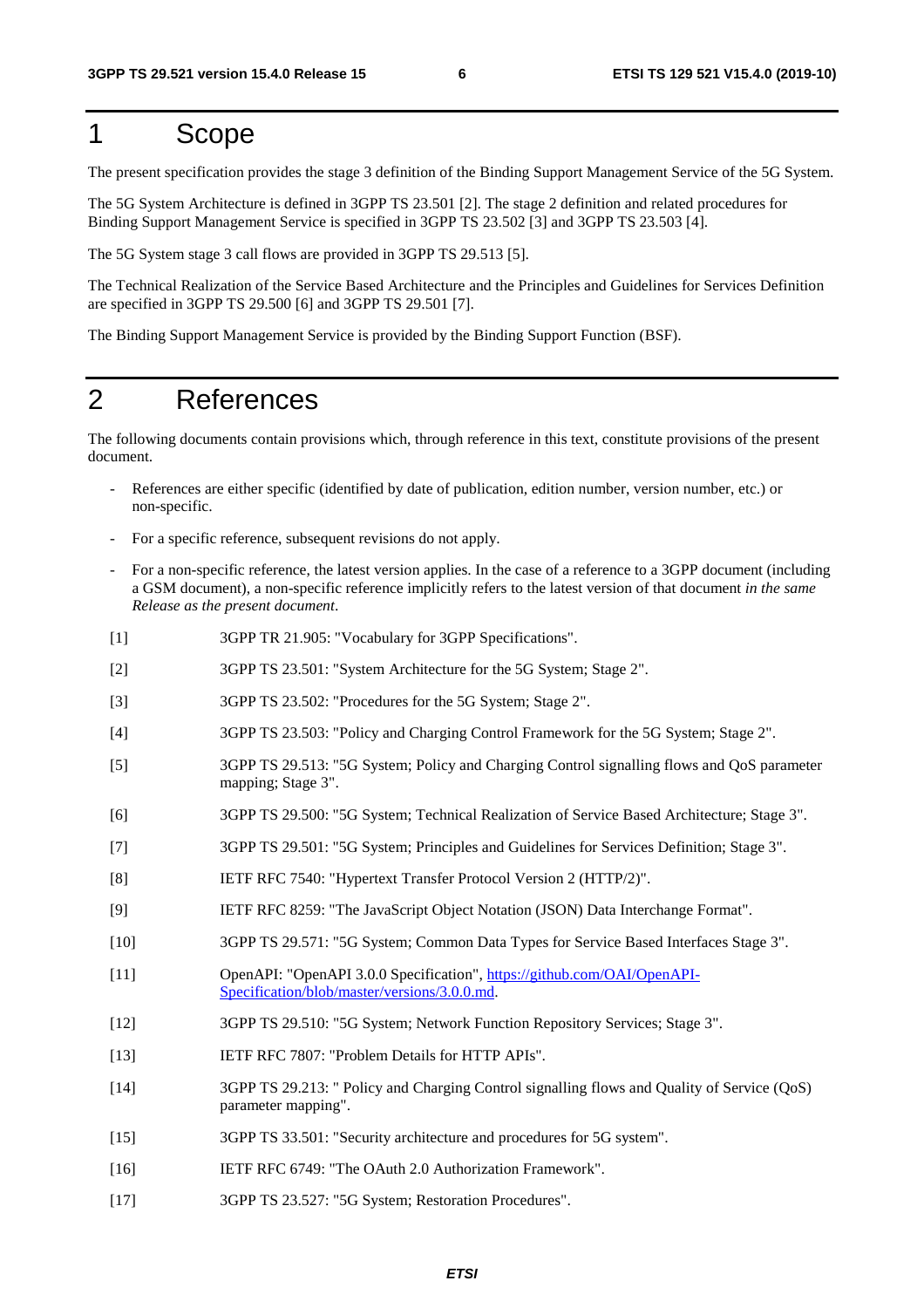[18] 3GPP TR 21.900: "Technical Specification Group working methods".

## 3 Definitions and abbreviations

## 3.1 Definitions

For the purposes of the present document, the terms and definitions given in 3GPP TR 21.905 [1] and the following apply. A term defined in the present document takes precedence over the definition of the same term, if any, in 3GPP TR 21.905 [1].

## 3.2 Abbreviations

For the purposes of the present document, the abbreviations given in 3GPP TR 21.905 [1] and the following apply. An abbreviation defined in the present document takes precedence over the definition of the same abbreviation, if any, in 3GPP TR 21.905 [1].

| AF          | <b>Application Function</b>                                 |
|-------------|-------------------------------------------------------------|
| <b>BSF</b>  | <b>Binding Support Function</b>                             |
| <b>DNN</b>  | Data Network Name                                           |
| <b>DRA</b>  | Diameter Routing Agent                                      |
| <b>HTTP</b> | <b>Hypertext Transfer Protocol</b>                          |
| <b>FODN</b> | Fully Qualified Domain Name                                 |
| <b>GPSI</b> | Generic Public Subscription Identifier                      |
| <b>JSON</b> | JavaScript Object Notation HTTP Hypertext Transfer Protocol |
| <b>MAC</b>  | Media Access Control                                        |
| <b>NEF</b>  | <b>Network Exposure Function</b>                            |
| <b>NRF</b>  | <b>Network Repository Function</b>                          |
| <b>PCF</b>  | <b>Policy Control Function</b>                              |
| <b>SMF</b>  | <b>Session Management Function</b>                          |
| S-NSSAI     | Single Network Slice Selection Assistance Information       |
| <b>SUPI</b> | <b>Subscription Permanent Identifier</b>                    |
| UDR         | Unified Data Repository                                     |
|             |                                                             |

## 4 Binding Support Management Service

## 4.1 Service Description

### 4.1.1 Overview

The Binding Support Management Service as defined in 3GPP TS 23.502 [3] and 3GPP TS 23.503 [4], is provided by the Binding Support Function (BSF).

The Nbsf Management service is used for the BSF to provide a PDU session binding functionality, which ensures that an AF request for a certain PDU Session reaches the relevant PCF holding the PDU Session information.

This service:

- allows NF service consumers to register, update and remove the binding information; and
- allows NF service consumers to retrieve the binding information.

### 4.1.2 Service Architecture

The 5G System Architecture is defined in 3GPP TS 23.501 [2]. The Policy and Charging related 5G architecture is also described in 3GPP TS 23.503 [4] and 3GPP TS 29.513 [5].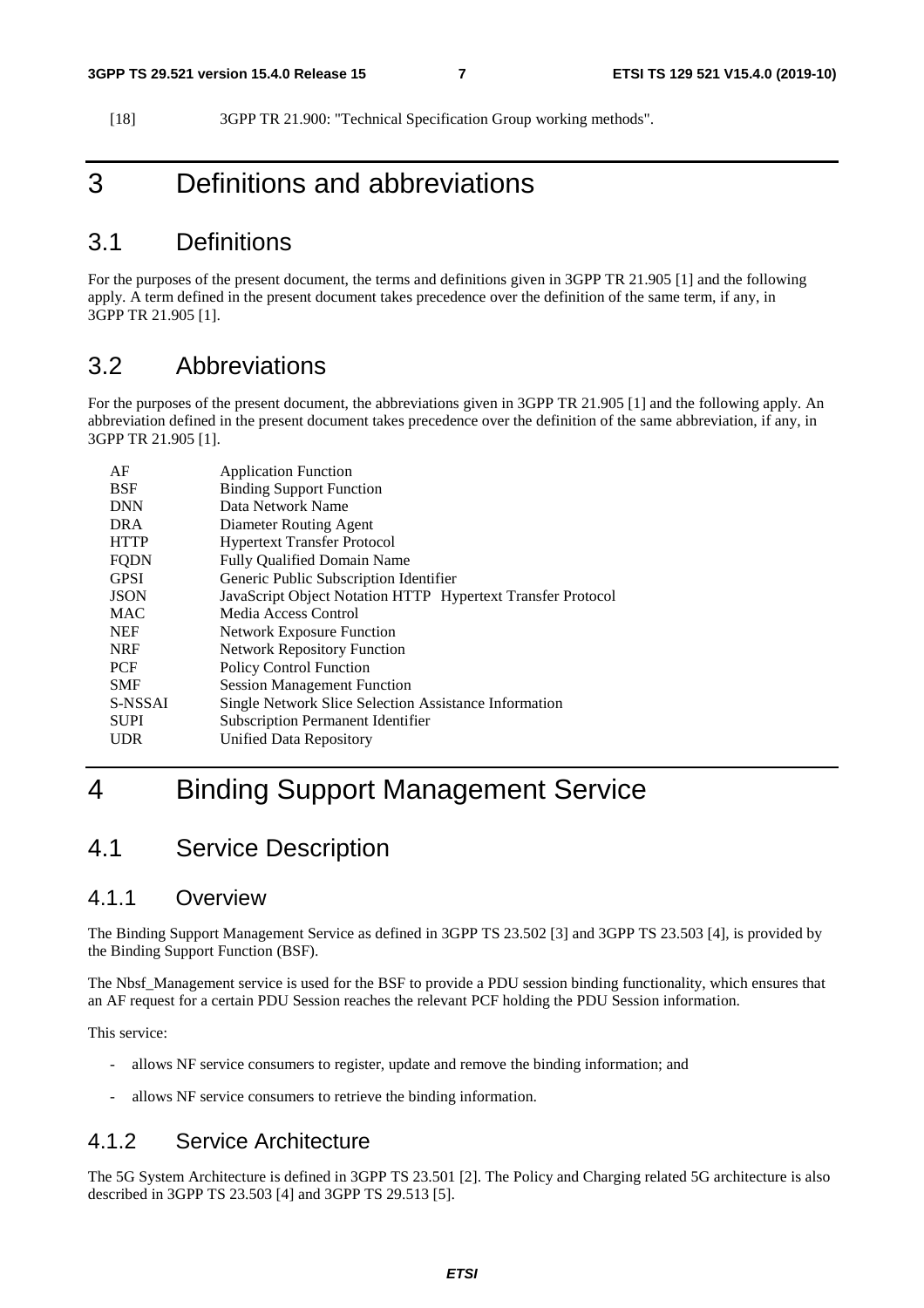The Binding Support Management Service (Nbsf\_Management) is exhibited by the Binding Support Function (BSF).

Known consumers of the Nbsf\_management service are:

- Policy Control Function (PCF)
- Network Exposure Function (NEF)
- Application Function (AF)

As described in 3GPP TS 23.503 [4], the BSF is a function that can be deployed standalone or can be the functionality provided by other network functions, such as PCF, UDR, NRF, SMF.

NOTE: The PCF accesses the Nbsf\_management service at the BSF via an internal interface when it is collocated with BSF.



#### **Figure 4.1.2-1: Reference Architecture for the Nbsf\_management service; SBI representation**

#### 4.1.3 Network Functions

#### 4.1.3.1 Binding Support Function (BSF)

The BSF:

- stores the binding information for a certain PDU Session; and
- discovers the binding information (e.g. the address information of the selected PCF).

The BSF allows NF service consumers (e.g.PCF) to register, update and remove the binding information, and allows NF service consumers (e.g. AF, NEF) to discover the binding information (e.g the address information of the selected PCF).

The BSF can be deployed standalone or can be collocated with other network functions, such as PCF, UDR, NRF andSMF.

#### 4.1.3.2 NF Service Consumers

The Policy Control Function (PCF):

- registers the binding information in the BSF for a UE when an IPv4 address and/or IPv6 prefix is allocated, or a MAC address is used for the PDU session; and,
- removes the binding information in the BSF when an IPv4 address and/or IPv6 prefix is released, or a MAC address is not used for the PDU Session.

The Network Exposure Function (NEF):

- provides a means for the Application Functions to securely interact with the Policy framework for policy control to 3GPP network. During the procedure, it needs to discover the selected PCF by using the Nbsf\_Management\_Discovery service operation.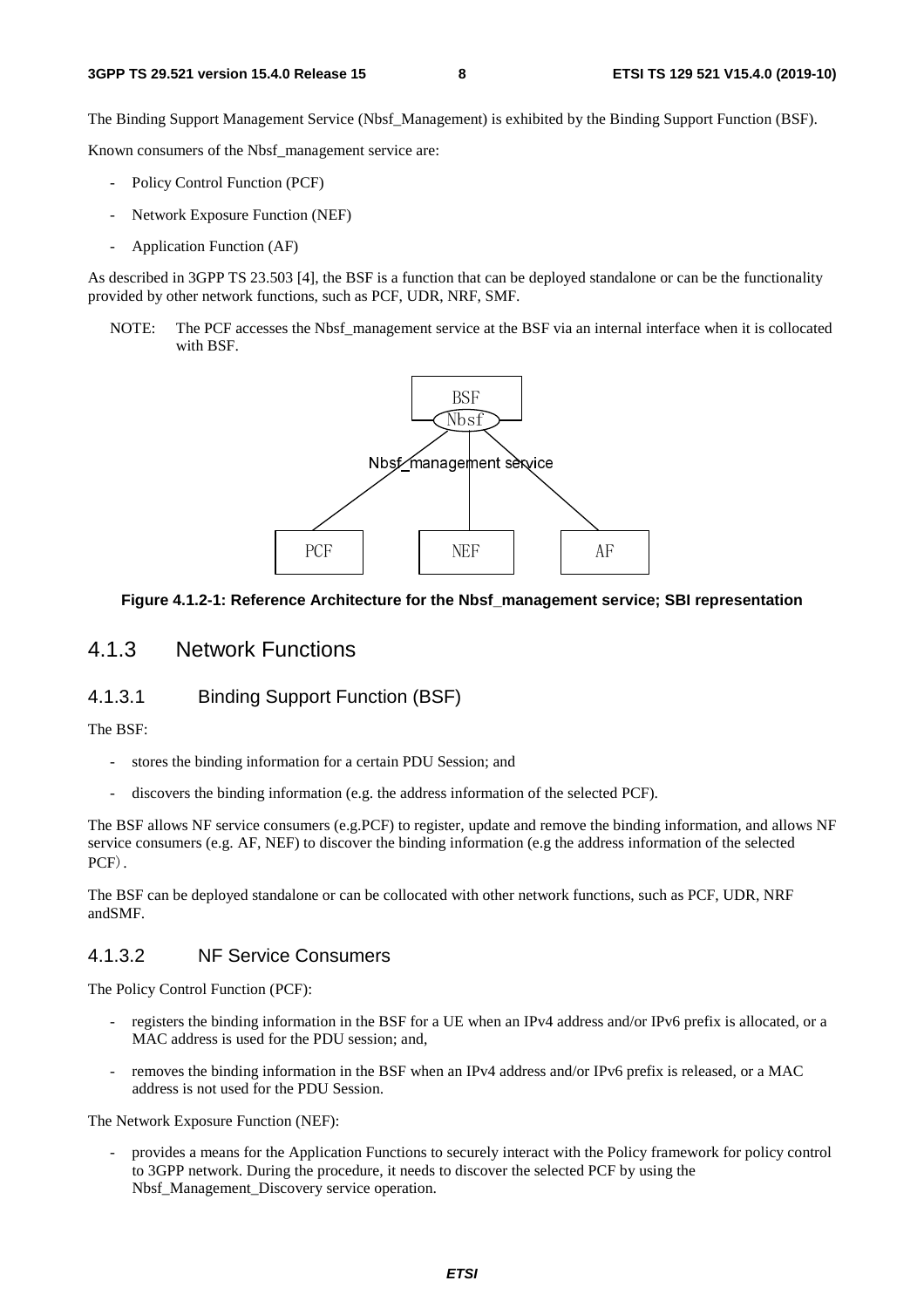The Application Function (AF):

discover the selected PCF by using the Nbsf\_Management\_Discovery service operation when it is allowed to interact directly with the policy framework for policy control.

## 4.2 Service Operations

### 4.2.1 Introduction

| Table 4.2.1-1: Operations of the Nbsf_Management Service |  |
|----------------------------------------------------------|--|
|----------------------------------------------------------|--|

| Service operation name     | <b>Description</b>                                                                                                                                                                                                       | Initiated by                     |
|----------------------------|--------------------------------------------------------------------------------------------------------------------------------------------------------------------------------------------------------------------------|----------------------------------|
| Nbsf_Management_Register   | This service operation is used to register the binding<br>information for a UE when an IPv4 address and/or an<br>IPv6 prefix is allocated for an IP PDU Session or a MAC<br>address is used for an Ethernet PDU session. | NF service consumer<br>(PCF)     |
| Nbsf Management Deregister | This service operation is used to deregister the binding<br>information for a UE when the PDU Session is released.                                                                                                       | NF service consumer<br>(PCF)     |
| Nbsf_Management_Discovery  | This service operation is used by an NEF or AF to<br>discover a selected PCF.                                                                                                                                            | NF service consumer<br>(NEF, AF) |

### 4.2.2 Nbsf Management Register Service Operation

#### 4.2.2.1 General

This service operation allows the NF service consumer (e.g. PCF) to register the session binding information for a UE in the BSF by providing the user identity, the DNN, the UE address(es) and the selected PCF address for a certain PDU Session to the BSF, and BSF stores the information.

If the NF service consumer (e.g. PCF) receives a new UE address (e.g. IPv6 prefix) and already registered session binding information for this PDU session, the NF service consumer (e.g. PCF) shall register a new session binding information in the BSF.

NOTE: For a PDU session, the PCF can receive a new UE address by Npcf\_SMPolicyControl\_Update service operation.

#### 4.2.2.2 Register a new PCF Session binding information



#### **Figure 4.2.2.2-1: NF service consumer register a new PCF Session binding information**

The NF service consumer shall invoke the Nbsf\_Management\_Register service operation to register the session binding information for a UE in the BSF. The NF service consumer shall send an HTTP POST request with "{apiRoot}/nbsfmanagement/v1/pcfBindings" as Resource URI representing the "PCF Session Bindings", as shown in figure 4.2.2.2-1, step 1, to create a binding information for an "Individual PCF Session Binding" according to the information (e.g. UE address(es), SUPI, GPSI, DNN, S-NSSAI) in message body. The PcfBinding data structure provided in the request body shall include:

- address information of the served UE consisting of: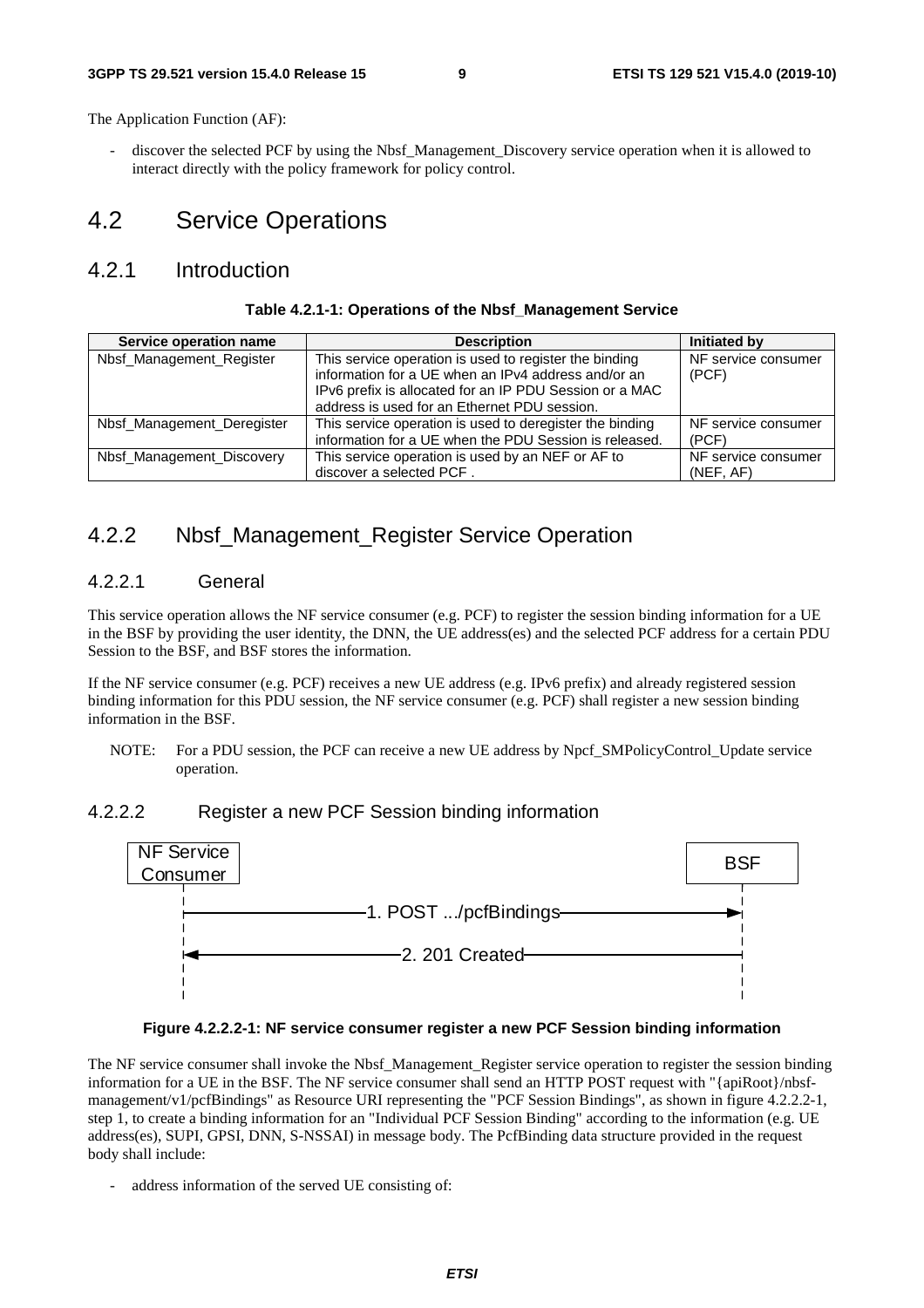- (i) either IP address information consisting of:
	- + the IPv4 address encoded as "ipv4Addr" attribute; and/or
	- + the IPv6 address prefix encoded as "ipv6Prefix" attribute; or
- (ii) the MAC address encoded as "macAddr48" attribute; and
- PCF address information consisting of:
	- (i) if the PCF supports the Npcf\_PolicyAuthorization service:
		- + the FQDN of the PCF encoded as "pcfFqdn" attribute; and/or
		- + a description of IP endpoints at the PCF hosting the Npcf\_PolicyAuthorization service encoded as "pcfIpEndPoints" attribute; and
	- (ii) if the PCF supports the Rx interface,
		- + the Diameter host id of the PCF encoded as "pcfDiamHost"; and
		- + the Diameter realm of the PCF and "pcfDiamRealm" attributes;
- DNN encoded as "dnn" attribute; and
- S-NSSAI encoded as "snssai" attribute;

and may include:

- SUPI encoded as "supi" attribute;
- GPSI encoded as "gpsi" attribute;
- IPv4 address domain encoded as "ipDomain" attribute.

Upon the reception of an HTTP POST request with: "{apiRoot}/nbsf-management/v1/pcfBindings" as Resource URI and PcfBinding data structure as request body, the BSF shall:

- create new binding information:
- assign a bindingId; and
- store the binding information.

The PCF as NF service consumer may provide PCF Id in "pcfId" attribute and recovery timestamp in "recoveryTime" attribute. The BSF may use the "pcfId" attribute to supervise the status of the PCF as described in subclause 5.2 of 3GPP TS 29.510 [12] and perform necessary cleanup upon status change of the PCF later, and/or both the "pcfId" attribute and the "recoveryTime" attribute in cleanup procedure as described in subclause 6.4 of 3GPP TS 23.527 [17].

If the BSF created an "Individual PCF Session Binding" resource, the BSF shall respond with "201 Created" with the message body containing a representation of the created binding information, as shown in figure 4.2.2.2.2-1, step 2. The BSF shall include a Location HTTP header field. The Location header field shall contain the URI of the created binding information i.e. "{apiRoot}/nbsf-management/v1/pcfBindings/{bindingId}".

## 4.2.3 Nbsf Management Deregister Service Operation

#### 4.2.3.1 General

This service operation allows the service consumer to remove the session binding information for a UE in the BSF. It is executed by deleting a given resource identified by an "Individual PCF Session Binding" resource identifier. The operation is invoked by issuing an HTTP DELETE request on the URI representing the specific session binding information.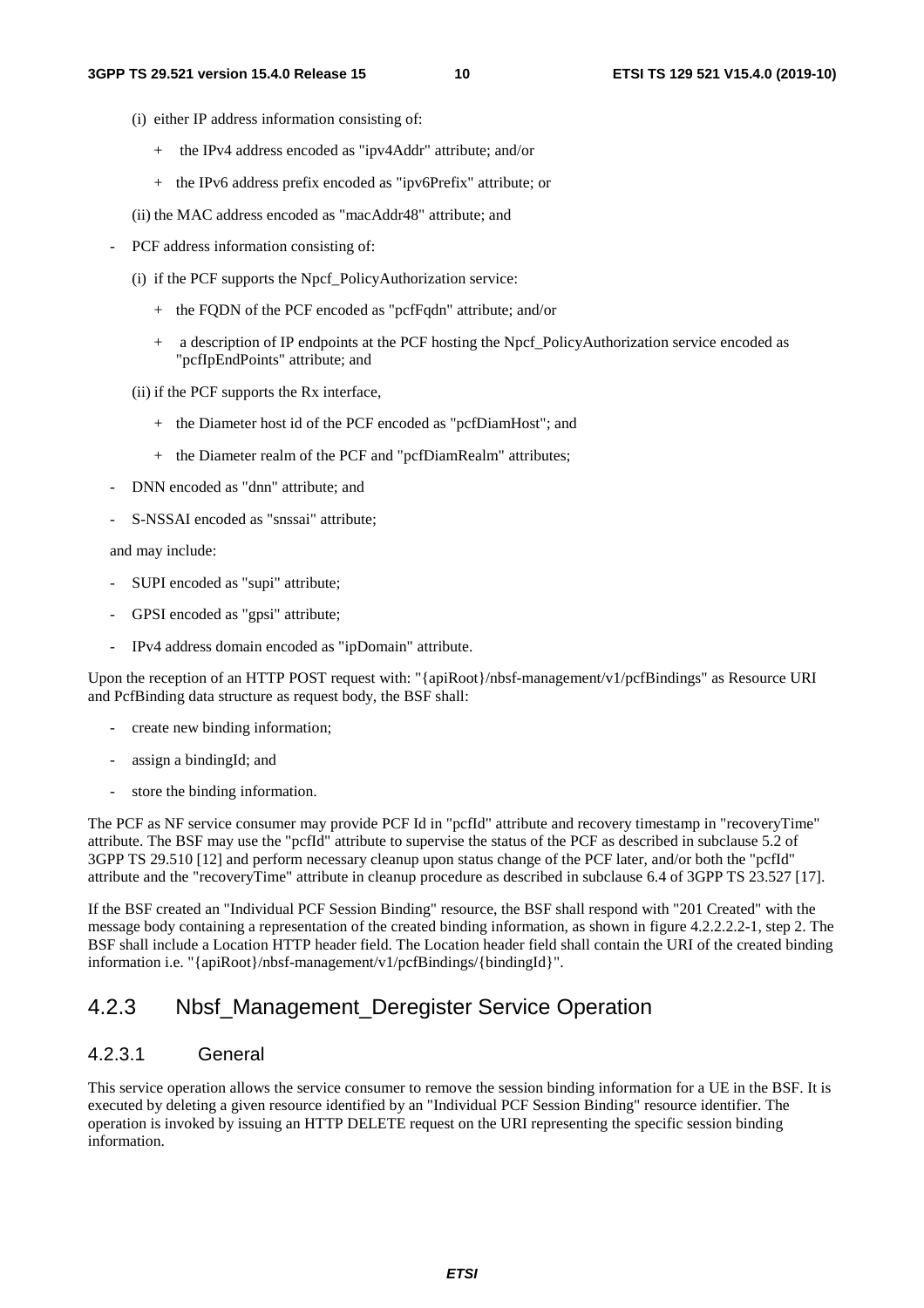#### 4.2.3.2 Deregister an individual PCF Session binding information





The NF service consumer shall invoke the Nbsf\_Management\_DeRegister service operation to deregister the session binding information for a UE in the BSF. The NF service consumer shall send an HTTP DELETE request with "{apiRoot}/nbsf-management/v1/pcfBindings/{bindingId}" as Resource URI, where "{bindingId}" is the "Individual PCF Session Binding" resource identifier that is to be deleted.

Upon the the reception of an HTTP DELETE request with: "{apiRoot}/nbsf-management/v1/pcfBindings/{bindingId}" as Resource URI, the BSF shall:

remove the corresponding binding information.

If the HTTP DELETE request message from the NF service consumer is accepted, the BSF shall respond with "204 No Content". If the Individual PCF Session Binding resource does not exist, the BSF shall respond with "404 Not Found".

### 4.2.4 Nbsf\_Management\_Discovery Service Operation

#### 4.2.4.1 General

This service operation allows the service consumer to use the HTTP GET method to obtain the address information of the selected PCF.

#### 4.2.4.2 Retrieve the PCF Session binding information for a given tuple



#### **Figure 4.2.4.2-1: NF service consumer retrieve the PCF Session binding information for a given tuple**

The NF service consumer shall invoke the Nbsf\_Management\_Discovery service operation to obtain address information of the the selected PCF for a PDU session in the BSF. The NF service consumer shall send an HTTP GET request with "{apiRoot}/nbsf-management/v1/pcfBindings" as Resource URI, where "query parameters" shall include:

- UE address(es);

and may include:

- SUPI or GPSI:
- DNN and optionally S-NSSAI; and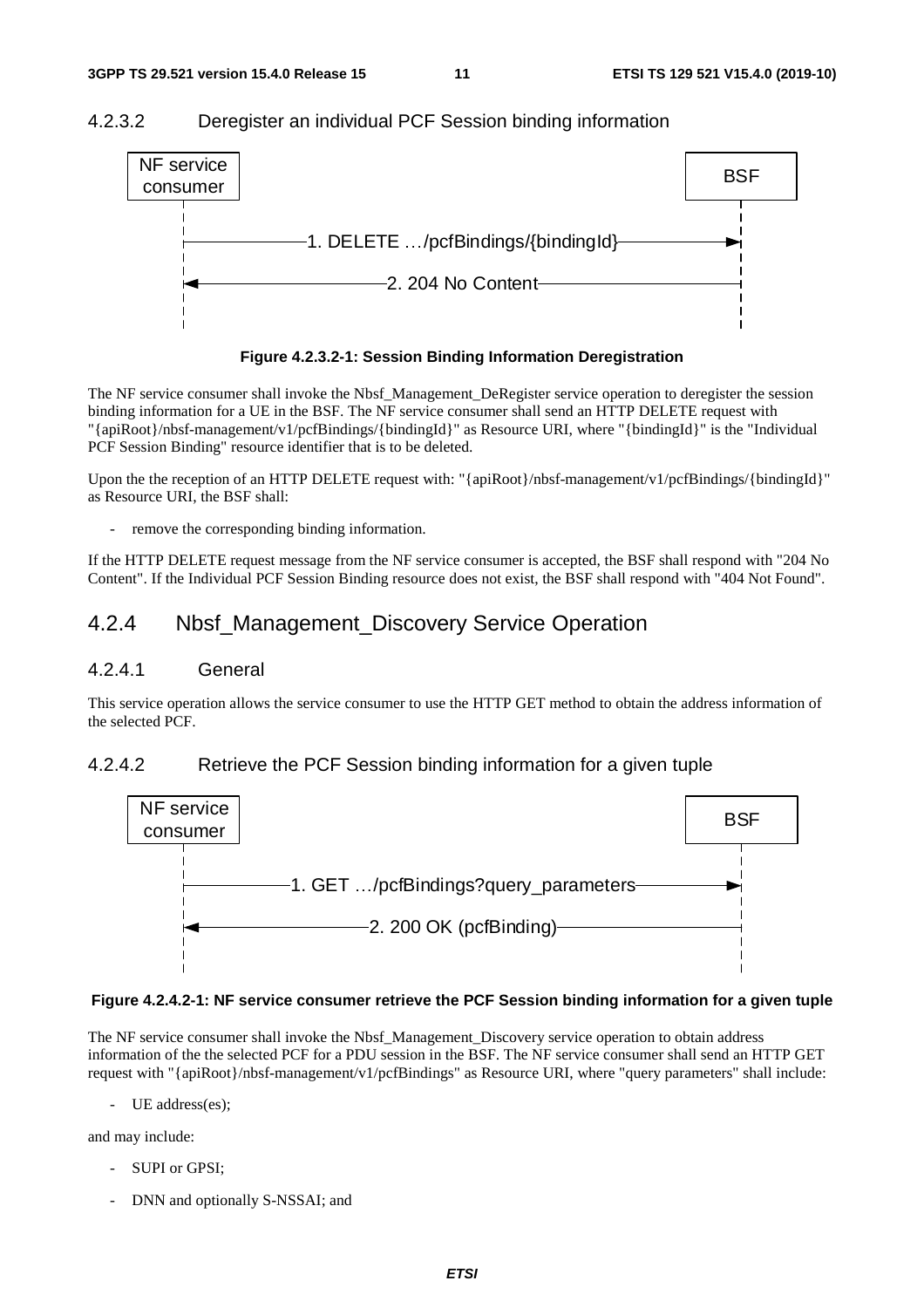#### **3GPP TS 29.521 version 15.4.0 Release 15 12 ETSI TS 129 521 V15.4.0 (2019-10)**

- IPv4 address domain.
- NOTE: The query parameters S-NSSAI and/or IPv4 addres domain is helpful in the scenario of IPv4 address overlapping where the same IPv4 address may be allocated to UE PDU sessions.

Upon the reception of an HTTP GET request with: "{apiRoot}/nbsf-management/v1/pcfBindings" as Resource URI, the BSF shall:

search the corresponding binding information.

If the HTTP request message from the NF service consumer is accepted and a session binding resource matching the query parameters exists, the BSF shall reply with a "200 OK" HTTP response containing the corresponding PcfBinding data structure, as provided by the PCF during the Nbsf\_Management\_Register Service Operation in the response body. If the PCF Session Binding resource does not exist, the BSF shall respond with "404 Not Found". If an invalid combination of query parameters (i.e. a combination without UE address(es)) is contained in the request URI, the BSF shall respond with an "400 Bad Request" HTTP error code containing "INVALID\_QUERY\_PARAM" as application error within the ProblemDetails IE. If more then one PCF Session Binding resources are found, the BSF shall respond with "400 Bad Request" HTTP error code containing "MULTIPLE\_BINDING\_INFO\_FOUND" as application error within the ProblemDetails IE.

5 Nbsf\_Management Service API

### 5.1 Introduction

The Nbsf\_management Service shall use the Nbsf\_management API.

The request URI used in each HTTP request from the NF service consumer towards the BSF shall have the structure defined in subclause 4.4.1 of 3GPP TS 29.501 [7], i.e.:

#### **{apiRoot}/{apiName}/{apiVersion}/{apiSpecificResourceUriPart}**

with the following components:

- The {apiRoot} shall be set as described in 3GPP TS 29.501 [7].
- The {apiName} shall be "nbsf-management".
- The {apiVersion} shall be "v1".
- The {apiSpecificResourceUriPart} shall be set as described in subclause 5.3.

## 5.2 Usage of HTTP

### 5.2.1 General

HTTP/2, IETF RFC 7540 [8], shall be used as specified in clause 5 of 3GPP TS 29.500 [6].

HTTP/2 shall be transported as specified in subclause 5.3 of 3GPP TS 29.500 [6].

The OpenAPI [11] specification of HTTP messages and content bodies for the Nbsf\_management is contained in Annex A.

### 5.2.2 HTTP standard headers

#### 5.2.2.1 General

See subclause 5.2.2 of 3GPP TS 29.500 [6] for the usage of HTTP standard headers.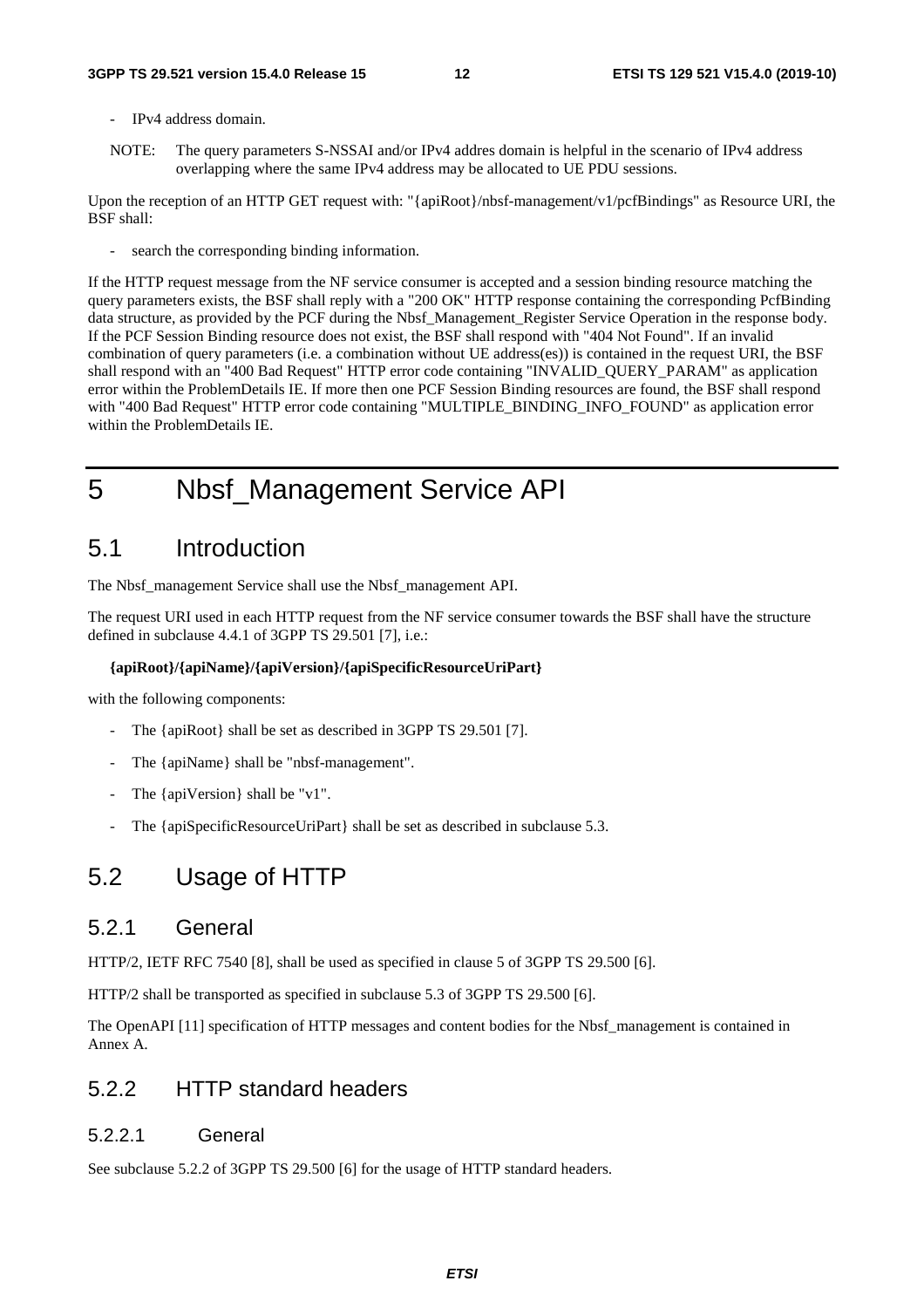### 5.2.2.2 Content type

JSON, IETF RFC 8259 [9], shall be used as content type of the HTTP bodies specified in the present specification as specified in subclause 5.4 of 3GPP TS 29.500 [6]. The use of the JSON format shall be signalled by the content type "application/json".

"Problem Details" JSON object shall be used to indicate additional details of the error in a HTTP response body and shall be signalled by the content type "application/problem+json", as defined in IETF RFC 7807 [13].

## 5.2.3 HTTP custom headers

#### 5.2.3.1 General

The Nbsf\_Management Service API shall support HTTP custom header fields specified in subclause 5.2.3.2 of 3GPP TS 29.500 [6].

In this release of the specification, no specific custom headers are defined for the Nbsf\_Management Service API.

### 5.3 Resources

### 5.3.1 Resource Structure

The structure of the Resource URI of the Nbsf\_Management service is shown in figure 5.3.1-1.



#### **Figure 5.3.1-1: Resource URI structure of the Nbsf\_Management API**

Table 5.3.1-1 provides an overview of the resources and applicable HTTP methods.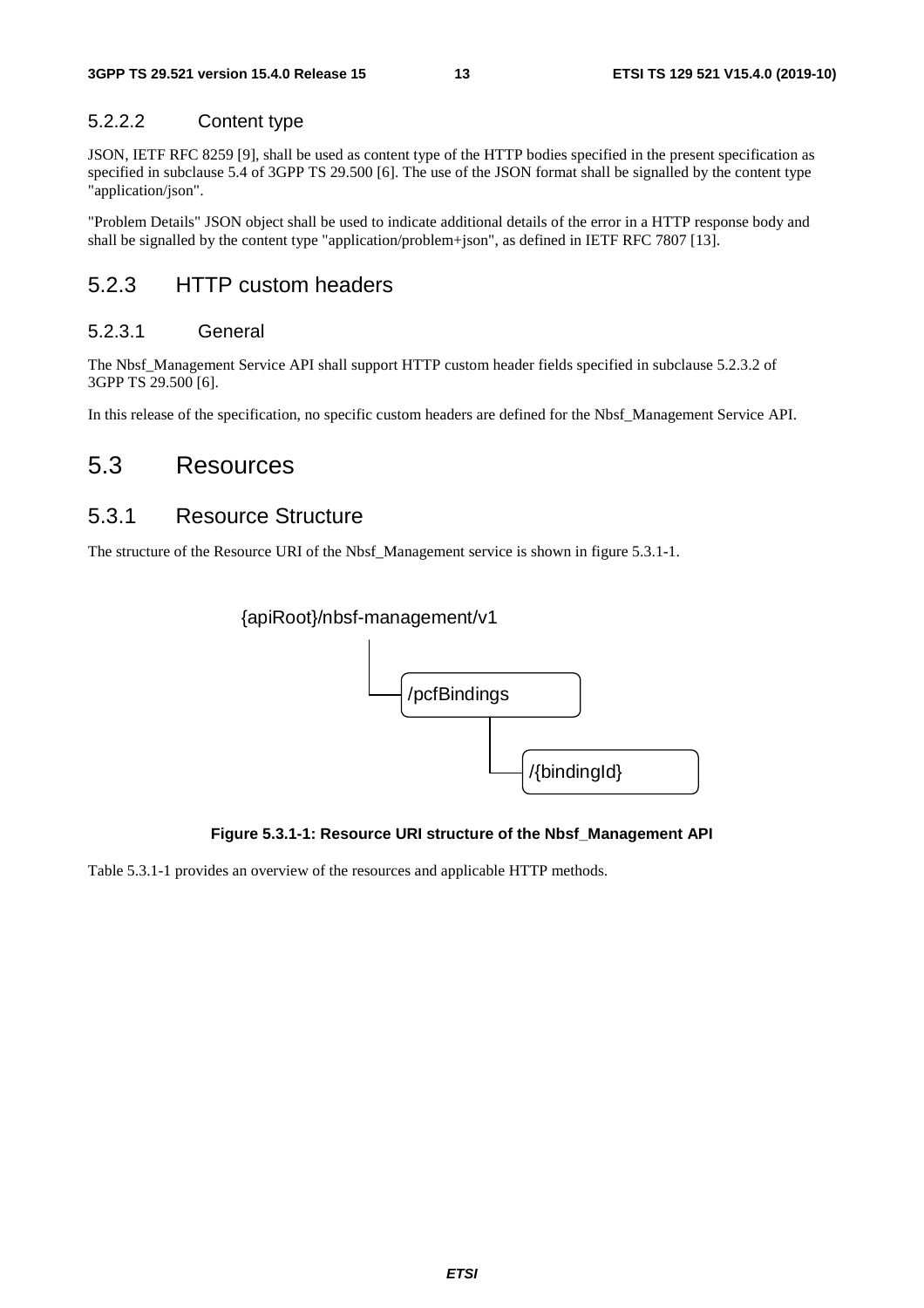| Resource name                            | <b>Resource URI</b>                                              | <b>HTTP</b><br>method<br>or<br>custom<br>operation | <b>Description</b>                                                                                                                                                                                                                  |
|------------------------------------------|------------------------------------------------------------------|----------------------------------------------------|-------------------------------------------------------------------------------------------------------------------------------------------------------------------------------------------------------------------------------------|
| <b>PCF Session Bindings</b>              | {apiRoot}/<br>nbsf-management/v1<br>/pcfBindings                 | <b>POST</b><br><b>GET</b>                          | Register new PCF Session binding<br>information of a given UE address in<br>IBSF.<br>Retrieve the Session binding<br>linformation i.e. PCF address<br>information of a given tuple (UE<br>address(es), SUPI; GPSI, DNN,<br>snssai). |
| Individual PCF Session<br><b>Binding</b> | {apiRoot}/<br>nbsf-management/v1<br>/pcfBindings<br>/{bindingld} | <b>DELETE</b>                                      | Deregister existing PCF Session<br>binding information from BSF.                                                                                                                                                                    |

#### **Table 5.3.1-1: Resources and methods overview**

## 5.3.2 Resource: PCF Session Bindings

#### 5.3.2.1 Description

This resource represents a collection of the different PCF Session binding information of given UE address(es) registered in the BSF.

#### 5.3.2.2 Resource definition

Resource URI: {apiRoot}/nbsf-management/v1/pcfBindings

This resource shall support the resource URI variables defined in table 5.3.2.2-1.

#### **Table 5.3.2.2-1: Resource URI variables for this resource**

| <b>Name</b> | .<br>.<br>.<br>чки.                    |
|-------------|----------------------------------------|
| lapiRoot    | -<br>$\sim$<br>$\cdot$ . $\sim$<br>See |

#### 5.3.2.3 Resource Standard Methods

#### 5.3.2.3.1 POST

This method shall support the URI query parameters specified in table 5.3.2.3.1-1.

#### **Table 5.3.2.3.1-1: URI query parameters supported by the POST method on this resource**

| <b>Name</b> | Data type | <b>unality</b><br>:ardi | Description |
|-------------|-----------|-------------------------|-------------|
| n/a         |           |                         |             |

This method shall support the request data structures specified in table 5.3.2.3.1-2 and the response data structures and response codes specified in table 5.3.2.3.1-3.

#### **Table 5.3.2.3.1-2: Data structures supported by the POST Request Body on this resource**

| Data type                      |   | rdinality<br>- 0 | Description                                                                              |
|--------------------------------|---|------------------|------------------------------------------------------------------------------------------|
| ID <sub>eff</sub><br>cfBindinc | M |                  | <br><b>PCI</b><br>-<br>bindina<br>new<br>information.<br>Redister a<br><b>Individual</b> |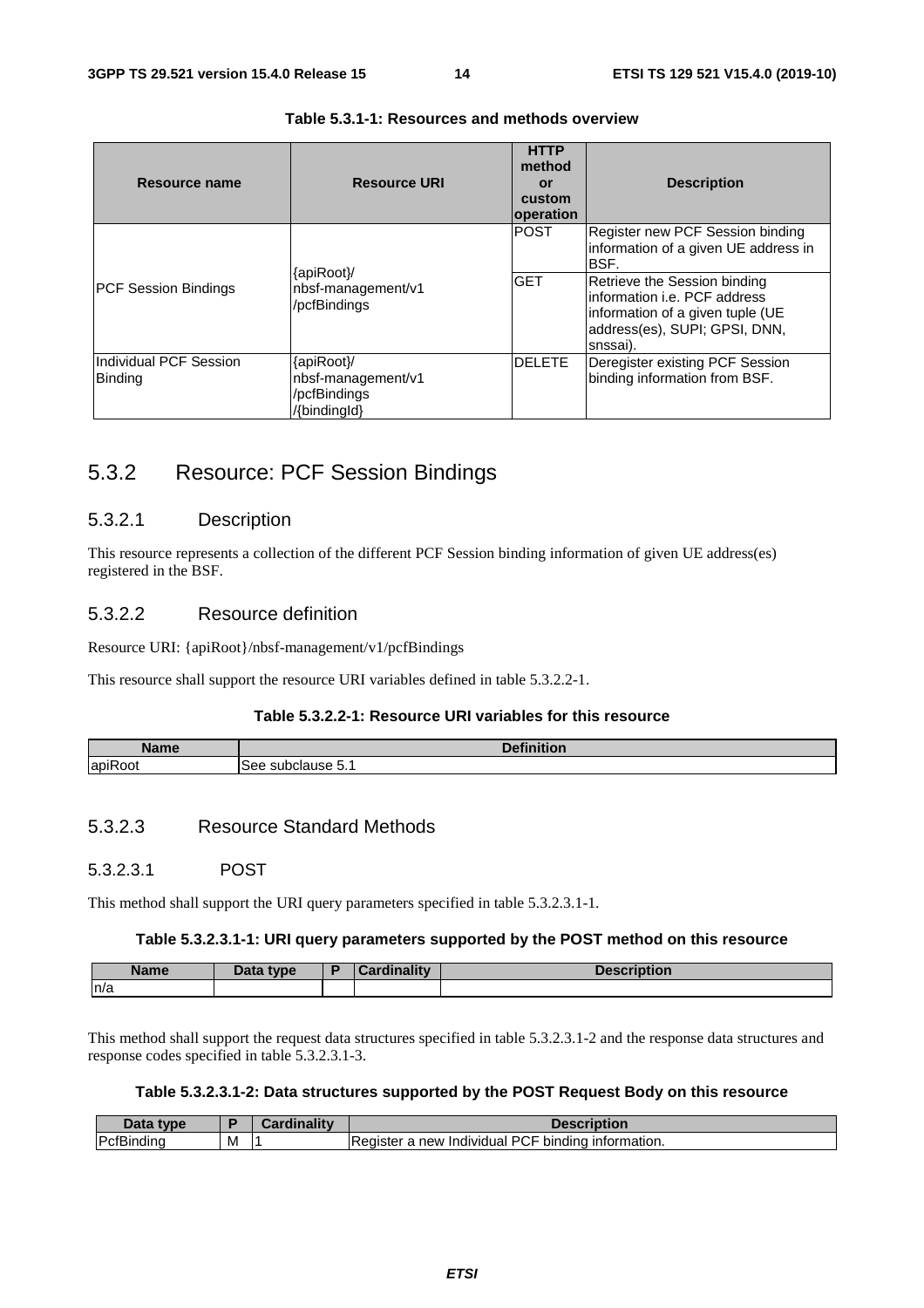| Data type                                                                                       | D | Cardinality | <b>Response</b> | <b>Description</b>                                |
|-------------------------------------------------------------------------------------------------|---|-------------|-----------------|---------------------------------------------------|
|                                                                                                 |   |             | codes           |                                                   |
| PcfBinding                                                                                      | м |             | 201             | The creation of an individual PCF session biding. |
|                                                                                                 |   |             | Created         |                                                   |
| NOTE:<br>The mandatory HTTP error status codes for the POST method listed in table 5.2.7.1-1 of |   |             |                 |                                                   |
| 3GPP TS 29.500 [6] shall also apply.                                                            |   |             |                 |                                                   |

**Table 5.3.2.3.1-3: Data structures supported by the POST Response Body on this resource** 

#### 5.3.2.3.2 GET

This method shall support the URI query parameters specified in table 5.3.3.3.1-1.

| <b>Name</b>                                                                                                     | Data type                | Р        | <b>Cardinality</b> | <b>Description</b>                                    |
|-----------------------------------------------------------------------------------------------------------------|--------------------------|----------|--------------------|-------------------------------------------------------|
| ipv4Addr                                                                                                        | lpv4Add                  | С        | 0.1                | The IPv4 Address of the served UE. (NOTE 1)           |
| lipv6Prefix                                                                                                     | Ipv6Prefix               | С        | 01                 | The IPv6 Address Prefix of the served UE. (NOTE 1)    |
| lmacAddr48                                                                                                      | MacAddr48                | C        | 0.1                | The MAC Address of the served UE. (NOTE 1)            |
| ldnn.                                                                                                           | <b>D</b> nn              | O        | 01                 | <b>DNN</b>                                            |
| supi                                                                                                            | Supi                     | O        | 01                 | <b>Subscription Permanent Identifier</b>              |
| gpsi                                                                                                            | Gpsi                     | O        | 0.1                | Generic Public Subscription Identifier                |
| snssai                                                                                                          | Snssai                   | O        | 0.1                | The identification of slice. (NOTE 2)                 |
| ipDomain                                                                                                        | string                   | $\Omega$ | 0.1                | The IPv4 address domain identifier. (NOTE 2)          |
| supp-feat                                                                                                       | <b>SupportedFeatures</b> | O        | 0.1                | To filter irrelevant responses related to unsupported |
|                                                                                                                 |                          |          |                    | features.                                             |
| NOTE 1: One and only one of query parameter ipv4-addr, ipv6-prefix or mac-addr48 shall be present.              |                          |          |                    |                                                       |
| NOTE 2: The query parameters snssai and/or ipDomain, if applicable (IPv4 address overlapping), shall be present |                          |          |                    |                                                       |
| with query parameter ipv4Addr.                                                                                  |                          |          |                    |                                                       |

This method shall support the request data structures specified in table 5.3.3.3.1-2 and the response data structures and response codes specified in table 5.3.3.3.1-3.

#### **Table 5.3.2.3.1-2: Data structures supported by the GET Request Body on this resource**

| Data type | Cardinality<br>-чнань. |  |
|-----------|------------------------|--|
| n/a       |                        |  |

#### **Table 5.3.2.3.1-3: Data structures supported by the GET Response Body on this resource**

| Data type                                                                                     | Р | Cardinality | <b>Response</b><br>codes | <b>Description</b>                                    |  |
|-----------------------------------------------------------------------------------------------|---|-------------|--------------------------|-------------------------------------------------------|--|
| PcfBinding                                                                                    | M |             | 200 OK                   | The individual PCF session binding information        |  |
|                                                                                               |   |             |                          | resource matching the query parameter(s) is returned. |  |
| In/a                                                                                          |   |             | 204 No Content           | There is no PCF session binding information matching  |  |
|                                                                                               |   |             |                          | the query parameter(s).                               |  |
| <b>ProblemDetails</b>                                                                         | M |             | 400 Bad                  | More than one binding information is found. (NOTE 2)  |  |
|                                                                                               |   |             | Request                  |                                                       |  |
| NOTE 1: The mandatory HTTP error status codes for the GET method listed in table 5.2.7.1-1 of |   |             |                          |                                                       |  |
| 3GPP TS 29.500 [6] shall also apply.                                                          |   |             |                          |                                                       |  |
| NOTE 2: Failure cases are described in subclause 5.7.                                         |   |             |                          |                                                       |  |

## 5.3.3 Resource: Individual PCF Session Binding

#### 5.3.3.1 Description

This resource represents a collection of the different PCF Session binding information of given UE address(es) registered in the BSF.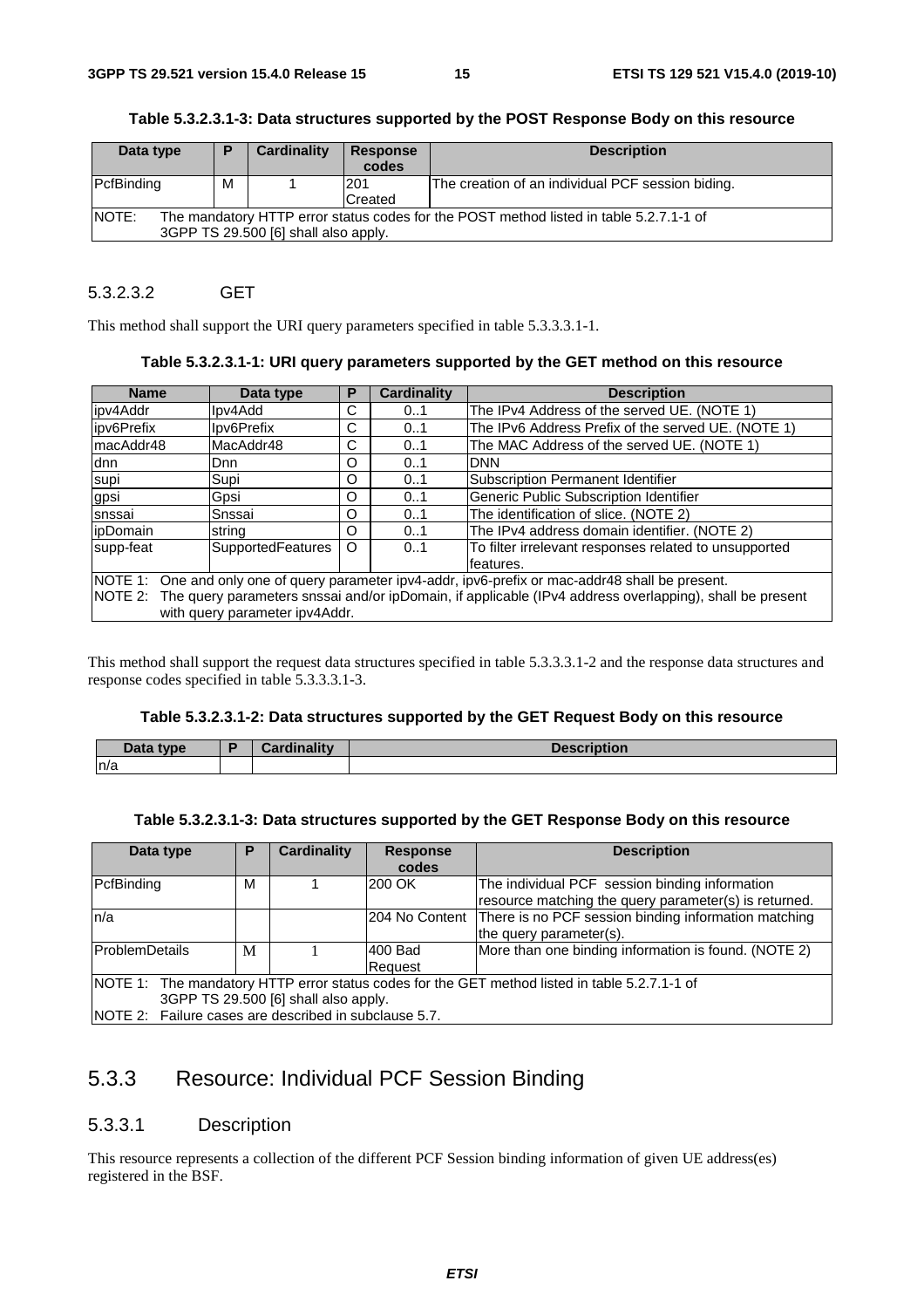#### 5.3.3.2 Resource definition

#### Resource URI: **{apiRoot}/nbsf-management/v1/pcfBindings/{bindingId}**

This resource shall support the resource URI variables defined in table 5.3.3.2-1.

#### **Table 5.3.3.2-1: Resource URI variables for this resource**

| <b>Name</b> | <b>Definition</b>                                                                                                                                                                                                                                 |
|-------------|---------------------------------------------------------------------------------------------------------------------------------------------------------------------------------------------------------------------------------------------------|
| apiRoot     | lSee subclause 5.1                                                                                                                                                                                                                                |
| bindingId   | Represents the individual PCF Session Binding.<br>To enable that the value is used as part of a URI, the string shall only contain characters<br>allowed according to the "lower-with-hyphen" naming convention defined in<br>SGPP TS 29.501 [7]. |

#### 5.3.3.3 Resource Standard Methods

#### 5.3.3.3.1 DELETE

This method shall support the URI query parameters specified in table 5.3.3.3.2-1.

#### **Table 5.3.3.3.1-1: URI query parameters supported by the DELETE method on this resource**

| <b>Name</b> | <b>Data type</b><br>Dala | $1 - 11$<br>$\sim$ $\sim$ $\sim$ $\sim$ | $1 - 1 - 1$<br>ノワコ<br>uvıı |
|-------------|--------------------------|-----------------------------------------|----------------------------|
| n/a         |                          |                                         |                            |

This method shall support the request data structures specified in table 5.3.3.3.1-2 and the response data structures and response codes specified in table 5.3.3.3.1-3.

#### **Table 5.3.3.3.1-2: Data structures supported by the DELETE Request Body on this resource**

| Data<br>type<br>Dala | Cardinality | <b>Description</b> |
|----------------------|-------------|--------------------|
| ln/a                 |             |                    |

#### **Table 5.3.3.3.1-3: Data structures supported by the DELETE Response Body on this resource**

| Data type                                                                                               |                                      |  | <b>Cardinality</b> | Response codes | <b>Description</b>                                  |
|---------------------------------------------------------------------------------------------------------|--------------------------------------|--|--------------------|----------------|-----------------------------------------------------|
| ln/a                                                                                                    |                                      |  |                    | 204 No Content | Successful case: The Individual PCF session binding |
|                                                                                                         |                                      |  |                    |                | linformation resource is deleted.                   |
| <b>INOTE:</b><br>The mandatory HTTP error status codes for the POST method listed in table 5.2.7.1-1 of |                                      |  |                    |                |                                                     |
|                                                                                                         | 3GPP TS 29.500 [6] shall also apply. |  |                    |                |                                                     |

## 5.4 Custom Operations without associated resources

None in this release of this specification.

## 5.5 Notifications

None in this release of this specification.

## 5.6 Data Model

#### 5.6.1 General

This subclause specifies the application data model supported by the API.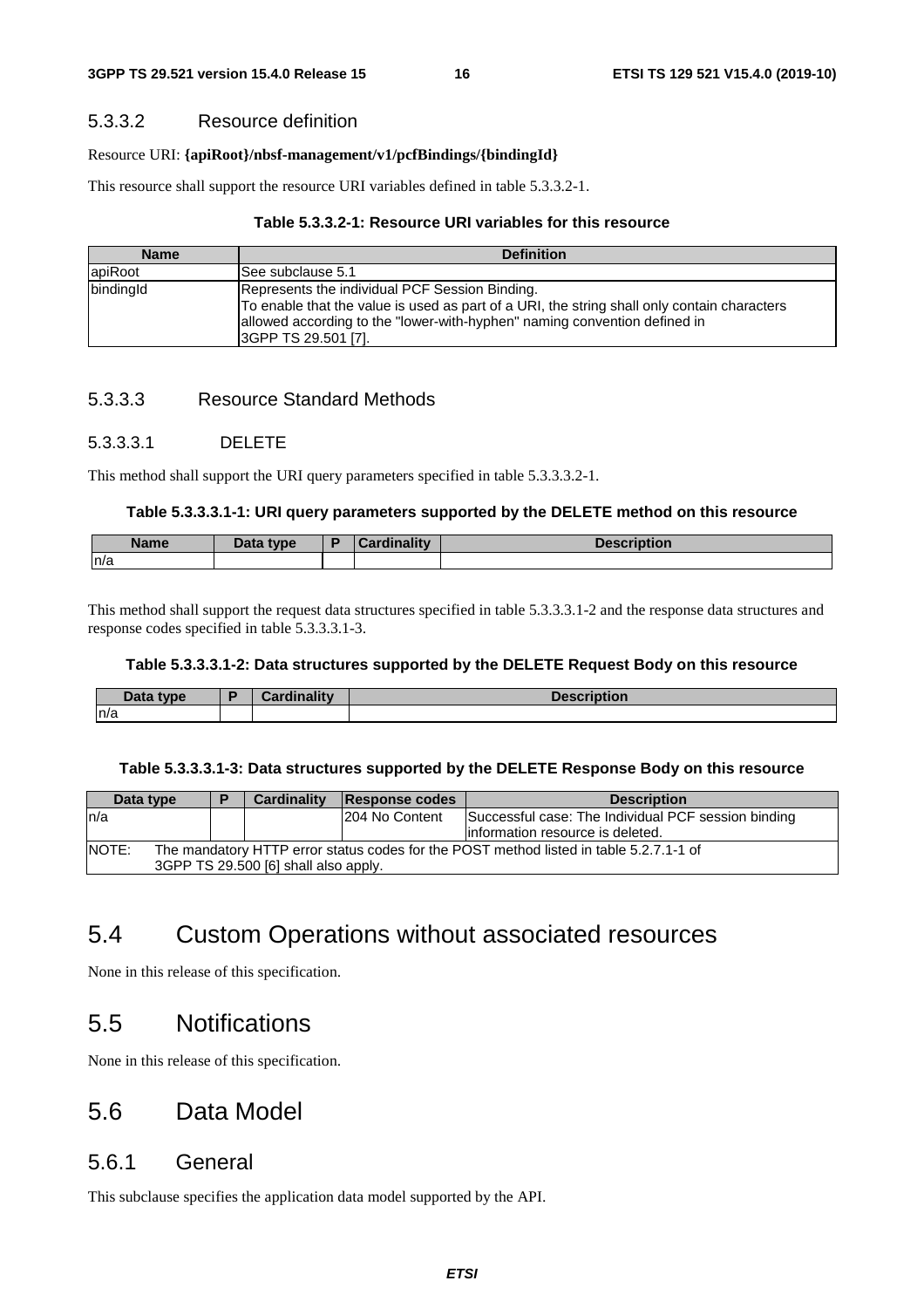Table 5.6.1-1 specifies the data types defined for the N<sub>bsf</sub> service based interface protocol.

| Table 5.6.1-1: N <sub>bsf</sub> specific Data Types |  |  |
|-----------------------------------------------------|--|--|
|-----------------------------------------------------|--|--|

| Data<br>type             | defined<br><b>Section</b>       | <b>Description</b>                                  | <b>ability</b> |
|--------------------------|---------------------------------|-----------------------------------------------------|----------------|
| ∽<br>$\cdots$<br><br>-uL | $\sim$ $\sim$ $\sim$<br>0.0.Z.Z | .<br>bindina<br>Identifies<br>an<br>Individual<br>◡ |                |

Table 5.6.1-2 specifies data types re-used by the N<sub>bsf</sub> service based interface protocol from other specifications, including a reference to their respective specifications and when needed, a short description of their use within the Nbsf service based interface.

| Table 5.6.1-2: N <sub>bsf</sub> re-used Data Types |  |  |
|----------------------------------------------------|--|--|
|----------------------------------------------------|--|--|

| Data type             | <b>Reference</b>    | Comments                                   | Applicability |
|-----------------------|---------------------|--------------------------------------------|---------------|
| DateTime              | 3GPP TS 29.571 [10] |                                            |               |
| DiameterIdentity      | 3GPP TS 29.571 [10] |                                            |               |
| Dnn                   | 3GPP TS 29.571 [10] |                                            |               |
| Fqdn                  | 3GPP TS 29.510 [12] |                                            |               |
| Gpsi                  | 3GPP TS 29.571 [10] |                                            |               |
| <b>IpEndPoint</b>     | 3GPP TS 29.510 [12] |                                            |               |
| Ipv4Addr,             | 3GPP TS 29.571 [10] |                                            |               |
| Ipv6Prefix            | 3GPP TS 29.571 [10] |                                            |               |
| MacAddr48             | 3GPP TS 29.571 [10] |                                            |               |
| Nflnstanceld          | 3GPP TS 29.571 [10] |                                            |               |
| <b>ProblemDetails</b> | 3GPP TS 29.571 [10] | Used in error responses to provide more    |               |
|                       |                     | detailed information about an error.       |               |
| Snssai                | 3GPP TS 29.571 [10] |                                            |               |
| Supi                  | 3GPP TS 29.571 [10] |                                            |               |
| SupportedFeatures     | 3GPP TS 29.571 [10] | Used to negotiate the applicability of the |               |
|                       |                     | optional features defined in table 5.8-1.  |               |

## 5.6.2 Structured data types

#### 5.6.2.1 Introduction

This subclause defines the structures to be used in resource representations.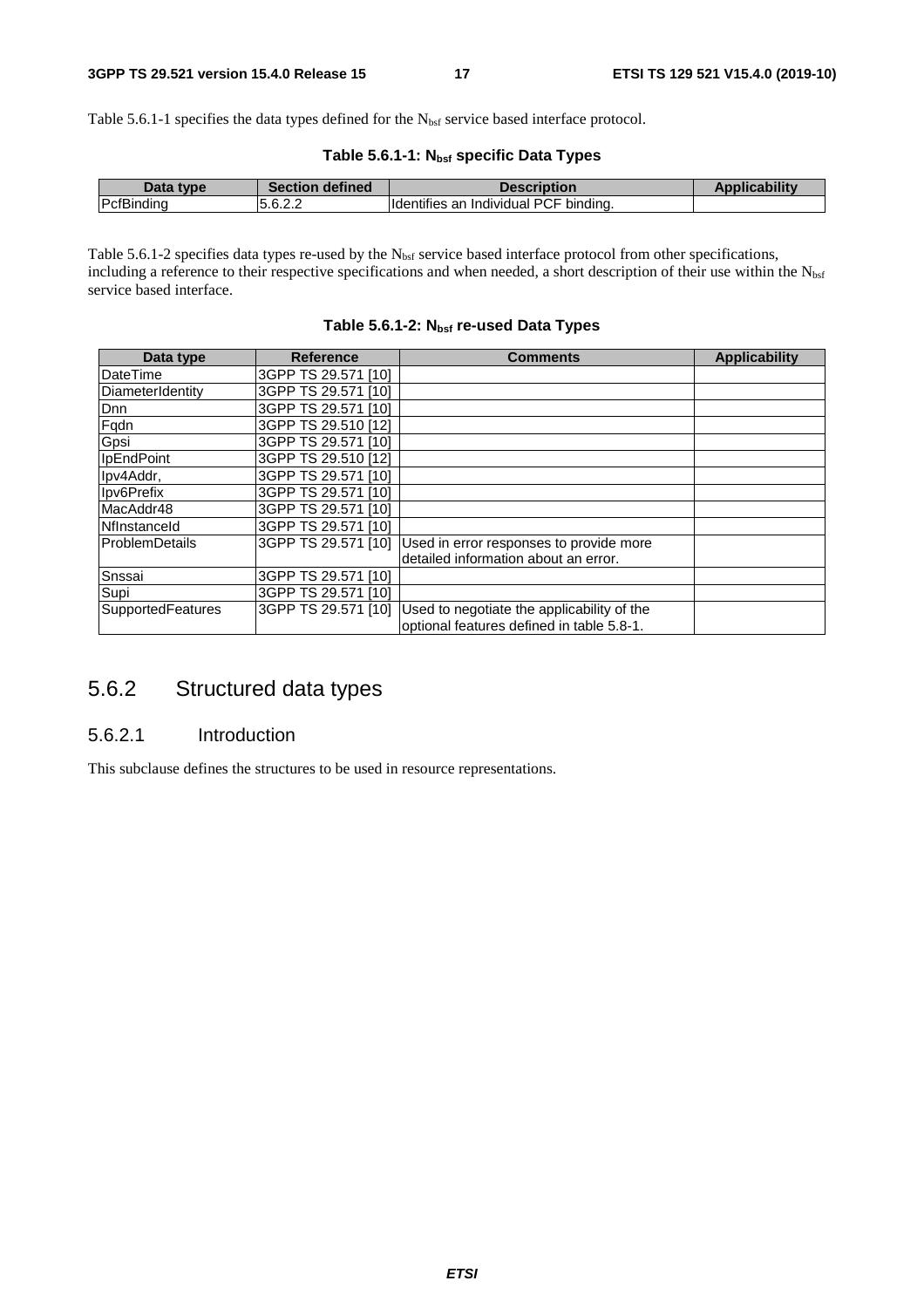### 5.6.2.2 Type PcfBinding

| <b>Attribute name</b>                                                                                                                                                                                                                                                                                                      | Data type             | P | <b>Cardinality</b> | <b>Description</b>                                                                     | <b>Applicability</b> |
|----------------------------------------------------------------------------------------------------------------------------------------------------------------------------------------------------------------------------------------------------------------------------------------------------------------------------|-----------------------|---|--------------------|----------------------------------------------------------------------------------------|----------------------|
| supi                                                                                                                                                                                                                                                                                                                       | Supi                  | O | 0.1                | Subscription Permanent Identifier                                                      |                      |
| gpsi                                                                                                                                                                                                                                                                                                                       | Gpsi                  | O | 0.1                | Generic Public Subscription<br>Identifier                                              |                      |
| ipv4Addr                                                                                                                                                                                                                                                                                                                   | Ipv4Addr              | C | 0.1                | The IPv4 Address of the served<br>UE. (NOTE 1)                                         |                      |
| ipv6Prefix                                                                                                                                                                                                                                                                                                                 | Ipv6Prefix            | C | 0.1                | The IPv6 Address Prefix of the<br>served UE. (NOTE 1)                                  |                      |
| ipDomain                                                                                                                                                                                                                                                                                                                   | string                | O | 0.1                | IPv4 address domain identifier.                                                        |                      |
| macAddr48                                                                                                                                                                                                                                                                                                                  | MacAddr48             | C | 0.1                | The MAC Address of the served<br>UE. (NOTE 1)                                          |                      |
| dnn                                                                                                                                                                                                                                                                                                                        | Dnn                   | М |                    | <b>DNN</b>                                                                             |                      |
| pcfFqdn                                                                                                                                                                                                                                                                                                                    | Fqdn                  | C | 0.1                | FQDN of the PCF hosting the<br>Npcf_PolicyAuthorization service.<br>(NOTE 2)           |                      |
| pcflpEndPoints                                                                                                                                                                                                                                                                                                             | array(IpEndPoint)     | C | 1N                 | IP end points of the PCF hosting<br>the Npcf PolicyAuthorization<br>service. (NOTE 2)  |                      |
| pcfDiamHost                                                                                                                                                                                                                                                                                                                | DiameterIdentity      | C | 0.1                | The diameter host for an<br>individual PCF. (NOTE 3)                                   |                      |
| pcfDiamRealm                                                                                                                                                                                                                                                                                                               | DiameterIdentity      | C | 0.1                | The diameter realm for an<br>individual PCF. (NOTE 3)                                  |                      |
| snssai                                                                                                                                                                                                                                                                                                                     | Snssai                | M |                    | The identification of slice.                                                           |                      |
| suppFeat                                                                                                                                                                                                                                                                                                                   | SupportedFeatur<br>es | O | 1                  | Used to negotiate the supported<br>optional features as described in<br>subclause 5.8. |                      |
| pcfld                                                                                                                                                                                                                                                                                                                      | Nflnstanceld          | O | 0.1                | PCF instance identifier                                                                |                      |
| recoveryTime                                                                                                                                                                                                                                                                                                               | <b>DateTime</b>       |   | 0.1                | Recovery time of the PCF                                                               |                      |
| NOTE 1: Either IP address(es) (ipv4Addr and/or ipv6Prefix) or macAddr48 shall be included.<br>NOTE 2: At least one of pcfFqdn or pcflpEndPoints shall be included if the PCF supports the<br>Npcf_PolicyAuthorization service.<br>NOTE 3: Both pcfDiamHost and pcfDiamRealm are provided if the PCF supports Rx interface. |                       |   |                    |                                                                                        |                      |

NOTE 3: Both pcfDiamHost and pcfDiamRealm are provided if the PCF supports Rx interface.

## 5.6.3 Simple data types and enumerations

#### 5.6.3.1 Introduction

This subclause defines simple data types and enumerations that can be referenced from data structures defined in the previous subclauses.

### 5.6.3.2 Simple data types

The simple data types defined in table 5.6.3.2-1 shall be supported.

#### **Table 5.6.3.2-1: Simple data types**

| <b>Type Name</b> | <b>Type Definition</b> | <b>Description</b> |  |
|------------------|------------------------|--------------------|--|
| n/a              |                        |                    |  |

## 5.7 Error handling

### 5.7.1 General

HTTP error handling shall be supported as specified in subclause 5.2.4 of 3GPP TS 29.500 [6].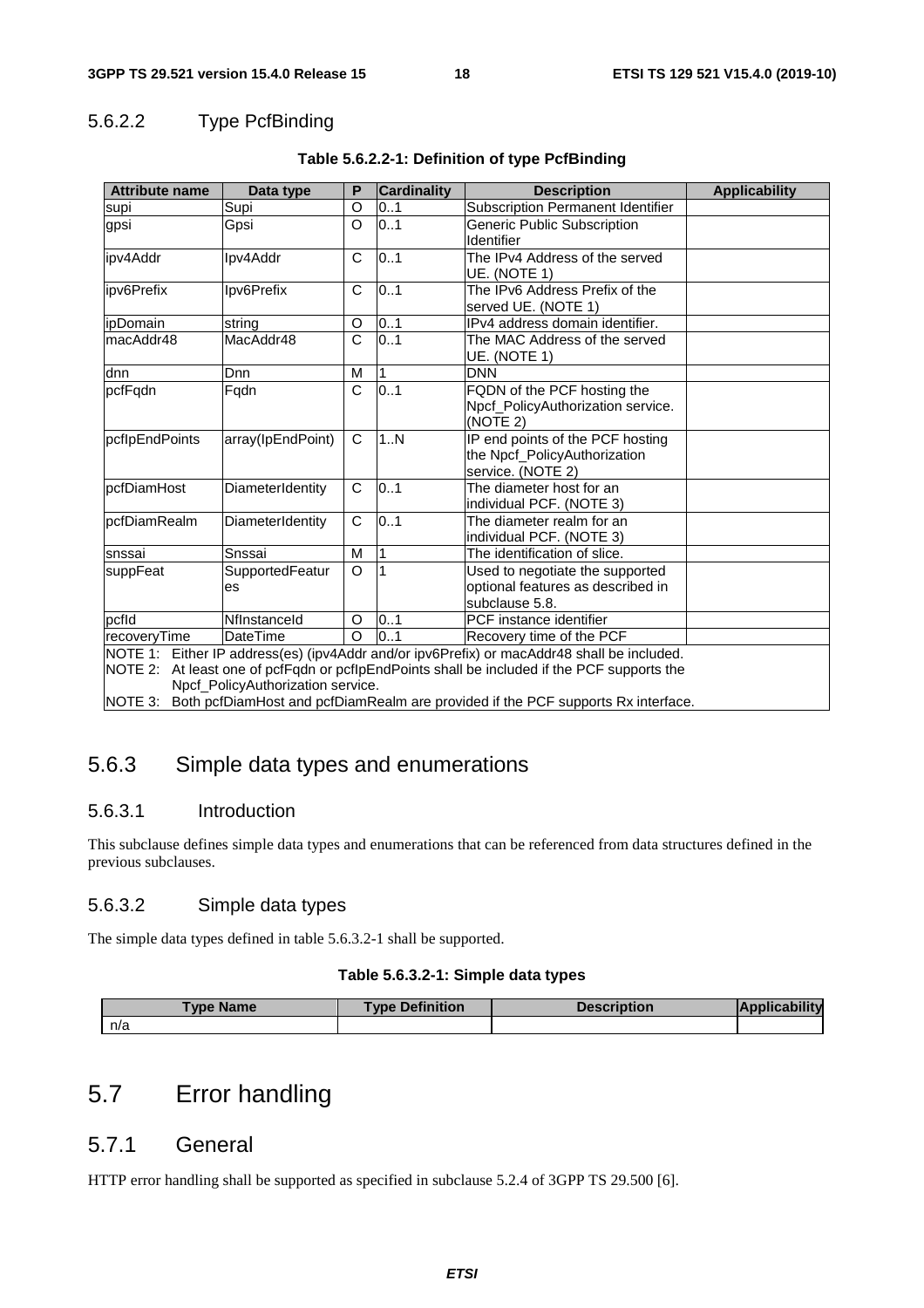For the Nbsf\_Management Service API, HTTP error responses shall be supported as specified in subclause 4.8 of 3GPP TS 29.501 [7]. Protocol errors and application errors specified in table 5.2.7.2-1 of 3GPP TS 29.500 [6] shall be supported for an HTTP method if the corresponding HTTP status codes are specified as mandatory for that HTTP method in table 5.2.7.1-1 of 3GPP TS 29.500 [6]. In addition, the requirements in the following subclauses shall apply.

### 5.7.2 Protocol Errors

In this Release of the specification, there are no additional protocol errors applicable for the Nbsf\_Management Service API.

### 5.7.3 Application Errors

The application errors defined for the Nbsf\_Management Service API are listed in table 5.7.3-1. The PCF shall include in the HTTP status code a "ProblemDetails" data structure with the "cause" attribute indicating the application error as listed in table 5.7.3-1.

| <b>Application Error</b>                                                         | <b>HTTP status code</b> | <b>Description</b>                                                                                                              |
|----------------------------------------------------------------------------------|-------------------------|---------------------------------------------------------------------------------------------------------------------------------|
| MULTIPLE BINDING INFO FOUND                                                      | 400 Bad Request         | Indicates that the BSF found more than one<br>binding resource so it cannot provide the<br>selected PCF to the consumer. (NOTE) |
| NOTE:<br>This application error is included in the responses to the GET request. |                         |                                                                                                                                 |

## 5.8 Feature negotiation

The optional features in table 5.8-1 are defined for the Nbsf\_Management Service API. They shall be negotiated using the extensibility mechanism defined in subclause 6.6 of 3GPP TS 29.500 [6].

#### **Table 5.8-1: Supported Features**

| <b>Feature number</b> | <b>Feature Name</b> | <b>Description</b> |  |
|-----------------------|---------------------|--------------------|--|
|                       |                     |                    |  |

## 5.9 Security

As indicated in 3GPP TS 33.501 [15] and 3GPP TS 29.500 [6], the access to the Nbsf\_Management API may be authorized by means of the OAuth2 protocol (see IETF RFC 6749 [16]), based on local configuration, using the "Client Credentials" authorization grant, where the NRF (see 3GPP TS 29.510 [12]) plays the role of the authorization server.

If OAuth2 is used, a n NF Service Consumer, prior to consuming services offered by the Nbsf\_Management API, shall obtain a "token" from the authorization server, by invoking the Access Token Request service, as described in 3GPP TS 29.510 [12], subclause 5.4.2.2.

NOTE: When multiple NRFs are deployed in a network, the NRF used as authorization server is the same NRF that the NF Service Consumer used for discovering the Nbsf\_Management service.

The Nbsf\_Management API defines a single scope "nbsf-management" for the entire service, and it does not define any additional scopes at resource or operation level.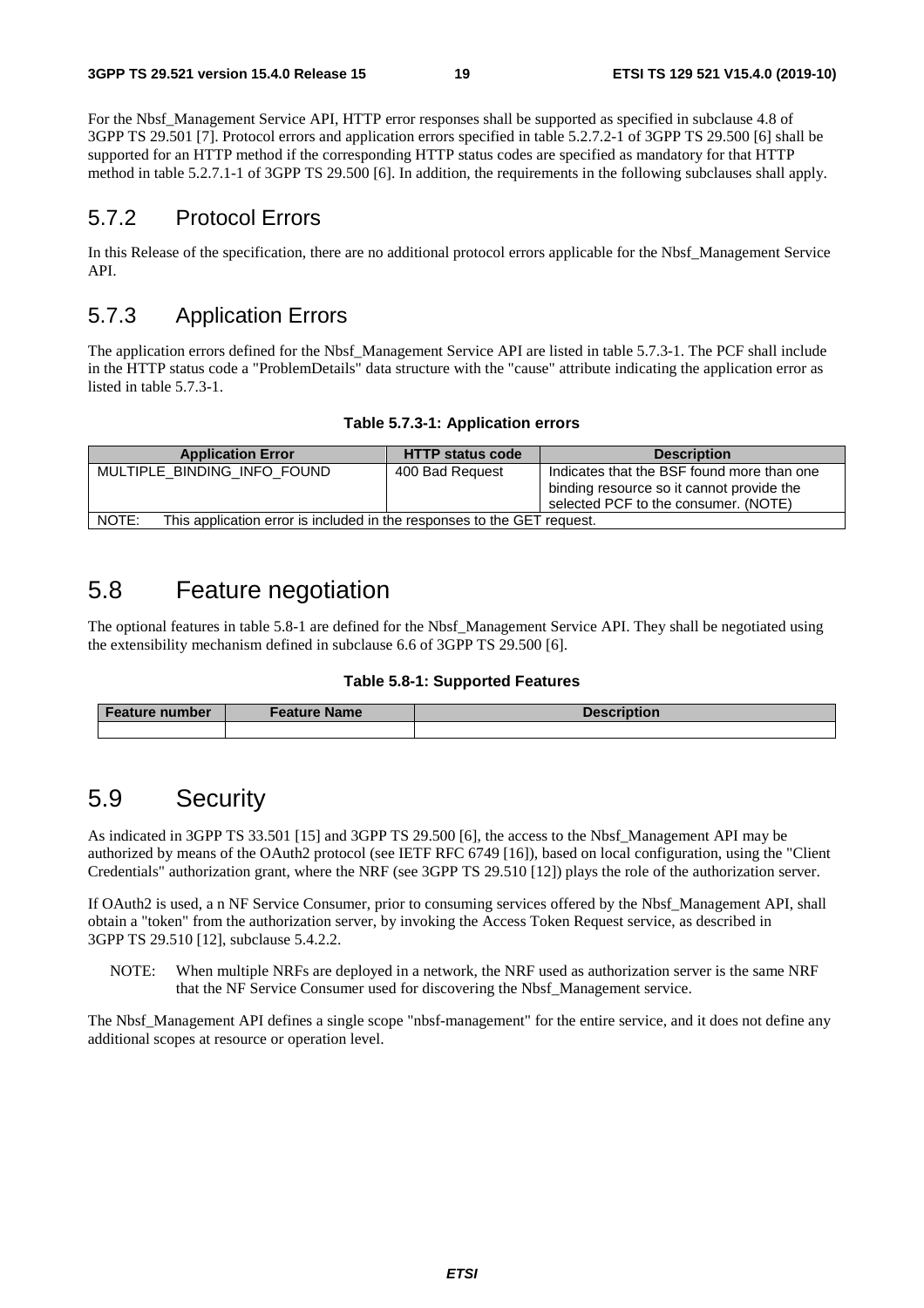## Annex A (normative): OpenAPI specification

## A.1 General

The present Annex contains an OpenAPI [11] specification of HTTP messages and content bodies used by the Nbsf\_Management API.

This Annex shall take precedence when being discrepant to other parts of the specification with respect to the encoding of information elements and methods within the API.

NOTE 1: The semantics and procedures, as well as conditions, e.g. for the applicability and allowed combinations of attributes or values, not expressed in the OpenAPI definitions but defined in other parts of the specification also apply.

Informative copies of the OpenAPI specification file contained in this 3GPP Technical Specification are available on the public 3GPP file server in the following locations (see clause 5B of the 3GPP TR 21.900 [18] for further information):

- [https://www.3gpp.org/ftp/Specs/archive/OpenAPI/<Release>/](https://www.3gpp.org/ftp/Specs/archive/OpenAPI/%3cRelease%3e/), and
- [https://www.3gpp.org/ftp/Specs/<Plenary>/<Release>/OpenAPI/.](https://www.3gpp.org/ftp/Specs/%3cPlenary%3e/%3cRelease%3e/OpenAPI/)
- NOTE 2: To fetch the OpenAPI specification file after CT#83 plenary meeting for Release 15 in the above links <Plenary> must be replaced with the date the CT Plenary occurs, in the form of year-month (yyyy-mm), e.g. for CT#83 meeting <Plenary> must be replaced with value "2019-03" and <Release> must be replaced with value "Rel-15".

## A.2 Nbsf\_Management API

```
openapi: 3.0.0 
info: 
   version: 1.0.2 
   title: Nbsf_Management 
   description: | 
     Binding Support Management Service API. 
     © 2019, 3GPP Organizational Partners (ARIB, ATIS, CCSA, ETSI, TSDSI, TTA, TTC). 
    All rights reserved.
externalDocs: 
   description: 3GPP TS 29.521 V15.4.0; 5G System; Binding Support Management Service. 
   url: 'http://www.3gpp.org/ftp/Specs/archive/29_series/29.521/' 
servers: 
   - url: '{apiRoot}/nbsf-management/v1' 
     variables: 
       apiRoot: 
         default: https://example.com 
         description: apiRoot as defined in subclause 4.4 of 3GPP TS 29.501. 
security: 
   - {} 
   - oAuth2ClientCredentials: 
     - nbsf-management 
paths: 
   /pcfBindings: 
     post: 
       requestBody: 
         required: true 
         content: 
           application/json: 
              schema: 
                $ref: '#/components/schemas/PcfBinding' 
       responses: 
          '201': 
            description: The creation of an individual PCF session binding. 
            content: 
              application/json:
```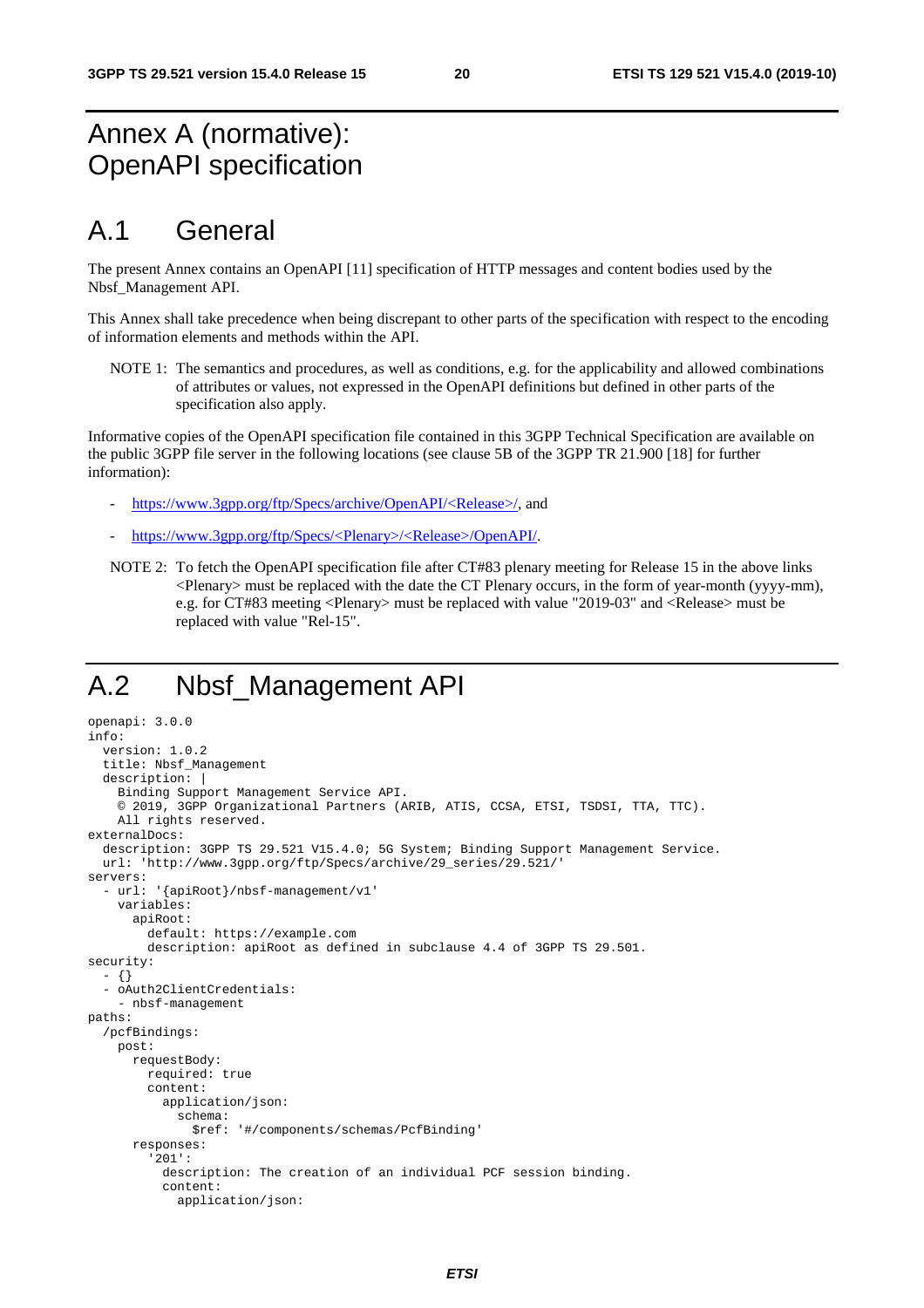schema: \$ref: '#/components/schemas/PcfBinding' headers: Location: description: 'Contains the URI of the newly created resource, according to the structure: {apiRoot}/nbsf-management/v1/pcfBindings/{bindingId}' required: true schema: type: string '400': \$ref: 'TS29571\_CommonData.yaml#/components/responses/400' '401': \$ref: 'TS29571\_CommonData.yaml#/components/responses/401' '403': \$ref: 'TS29571\_CommonData.yaml#/components/responses/403' '404': \$ref: 'TS29571\_CommonData.yaml#/components/responses/404' '411': \$ref: 'TS29571\_CommonData.yaml#/components/responses/411' '413': \$ref: 'TS29571\_CommonData.yaml#/components/responses/413' '415': \$ref: 'TS29571\_CommonData.yaml#/components/responses/415' '429': \$ref: 'TS29571\_CommonData.yaml#/components/responses/429' '500': \$ref: 'TS29571\_CommonData.yaml#/components/responses/500' '503': \$ref: 'TS29571\_CommonData.yaml#/components/responses/503' default: \$ref: 'TS29571\_CommonData.yaml#/components/responses/default' get: parameters: - name: ipv4Addr in: query description: The IPv4 Address of the served UE. required: false schema: \$ref: 'TS29571\_CommonData.yaml#/components/schemas/Ipv4Addr' - name: ipv6Prefix in: query description: The IPv6 Address Prefix of the served UE. required: false schema: \$ref: 'TS29571\_CommonData.yaml#/components/schemas/Ipv6Prefix' - name: macAddr48 in: query description: The MAC Address of the served UE. required: false schema: \$ref: 'TS29571\_CommonData.yaml#/components/schemas/MacAddr48' - name: dnn in: query description: DNN. required: false schema: \$ref: 'TS29571\_CommonData.yaml#/components/schemas/Dnn' - name: supi in: query description: Subscription Permanent Identifier. required: false schema: \$ref: 'TS29571\_CommonData.yaml#/components/schemas/Supi' - name: gpsi in: query description: Generic Public Subscription Identifier required: false schema: \$ref: 'TS29571\_CommonData.yaml#/components/schemas/Gpsi' - name: snssai in: query description: The identification of slice. required: false content: application/json: schema: \$ref: 'TS29571\_CommonData.yaml#/components/schemas/Snssai' - name: ipDomain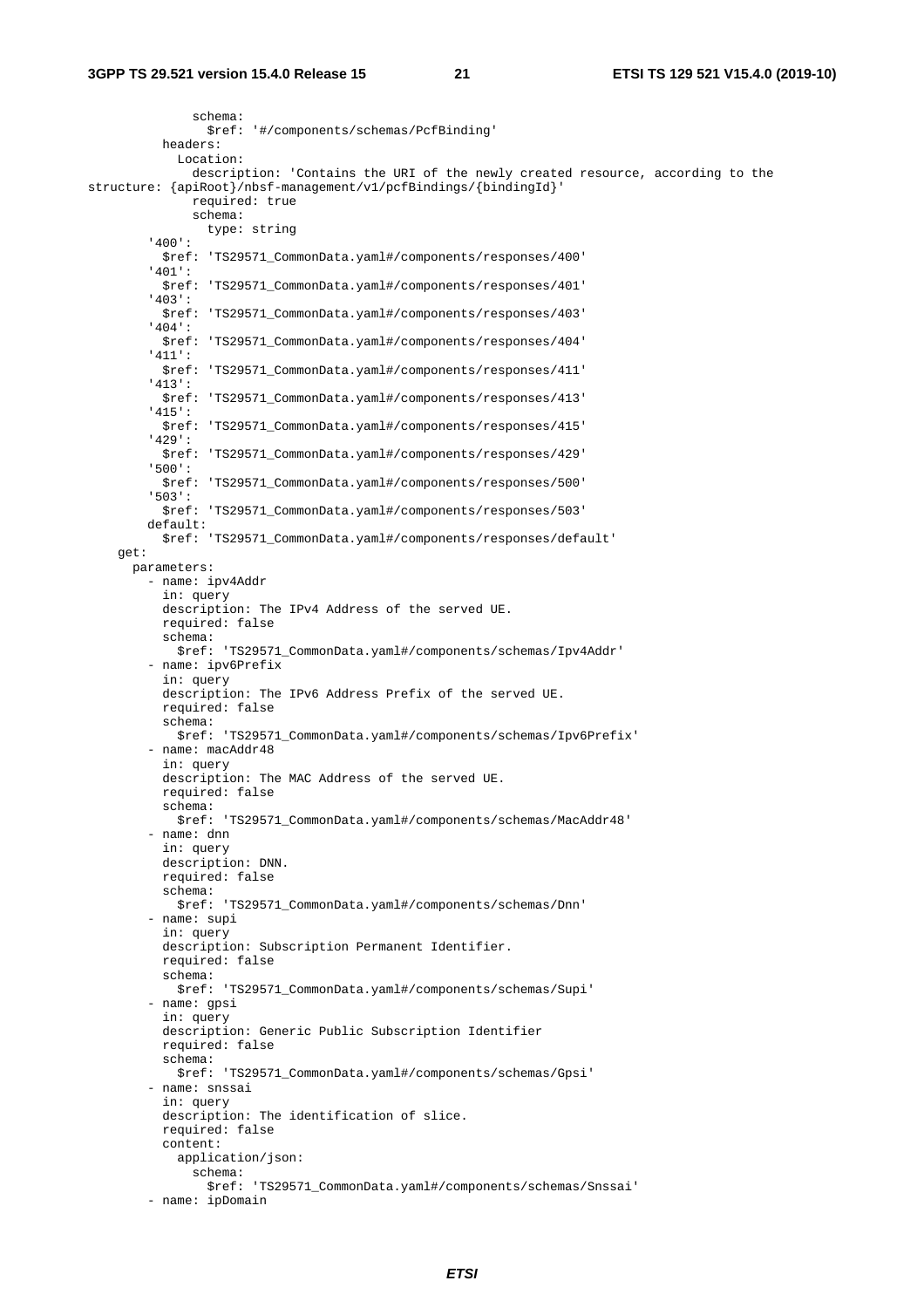in: query description: The IPv4 address domain identifier. required: false schema: type: string - name: supp-feat in: query description: To filter irrelevant responses related to unsupported features schema: \$ref: 'TS29571\_CommonData.yaml#/components/schemas/SupportedFeatures' responses: '200': description: The individual PCF session binding session binding information resource matching the query parameter(s) is returned. content: application/json: schema: \$ref: '#/components/schemas/PcfBinding' '204': description: There is no PCF session binding information matching the query parameter(s). '400': \$ref: 'TS29571\_CommonData.yaml#/components/responses/400' '401': \$ref: 'TS29571\_CommonData.yaml#/components/responses/401' '403': \$ref: 'TS29571\_CommonData.yaml#/components/responses/403' '404': \$ref: 'TS29571\_CommonData.yaml#/components/responses/404' '406': \$ref: 'TS29571\_CommonData.yaml#/components/responses/406' '414': \$ref: 'TS29571\_CommonData.yaml#/components/responses/414' '429': \$ref: 'TS29571\_CommonData.yaml#/components/responses/429' '500': \$ref: 'TS29571\_CommonData.yaml#/components/responses/500' '503': \$ref: 'TS29571\_CommonData.yaml#/components/responses/503' default: \$ref: 'TS29571\_CommonData.yaml#/components/responses/default' /pcfBindings/{bindingId}: delete: parameters: - name: bindingId in: path description: Represents the individual PCF Session Binding. required: true schema: type: string responses: '204': description: No Content. The Individual PCF session binding information resource is deleted. '400': \$ref: 'TS29571\_CommonData.yaml#/components/responses/400' '401': \$ref: 'TS29571\_CommonData.yaml#/components/responses/401' '403': \$ref: 'TS29571\_CommonData.yaml#/components/responses/403' '404': \$ref: 'TS29571\_CommonData.yaml#/components/responses/404' '429': \$ref: 'TS29571\_CommonData.yaml#/components/responses/429' '500': \$ref: 'TS29571\_CommonData.yaml#/components/responses/500' '503': \$ref: 'TS29571\_CommonData.yaml#/components/responses/503' default: \$ref: 'TS29571\_CommonData.yaml#/components/responses/default' components: securitySchemes: oAuth2ClientCredentials: type: oauth2 flows: clientCredentials: tokenUrl: '{nrfApiRoot}/oauth2/token' scopes: nbsf-management: Access to the Nbsf\_Management API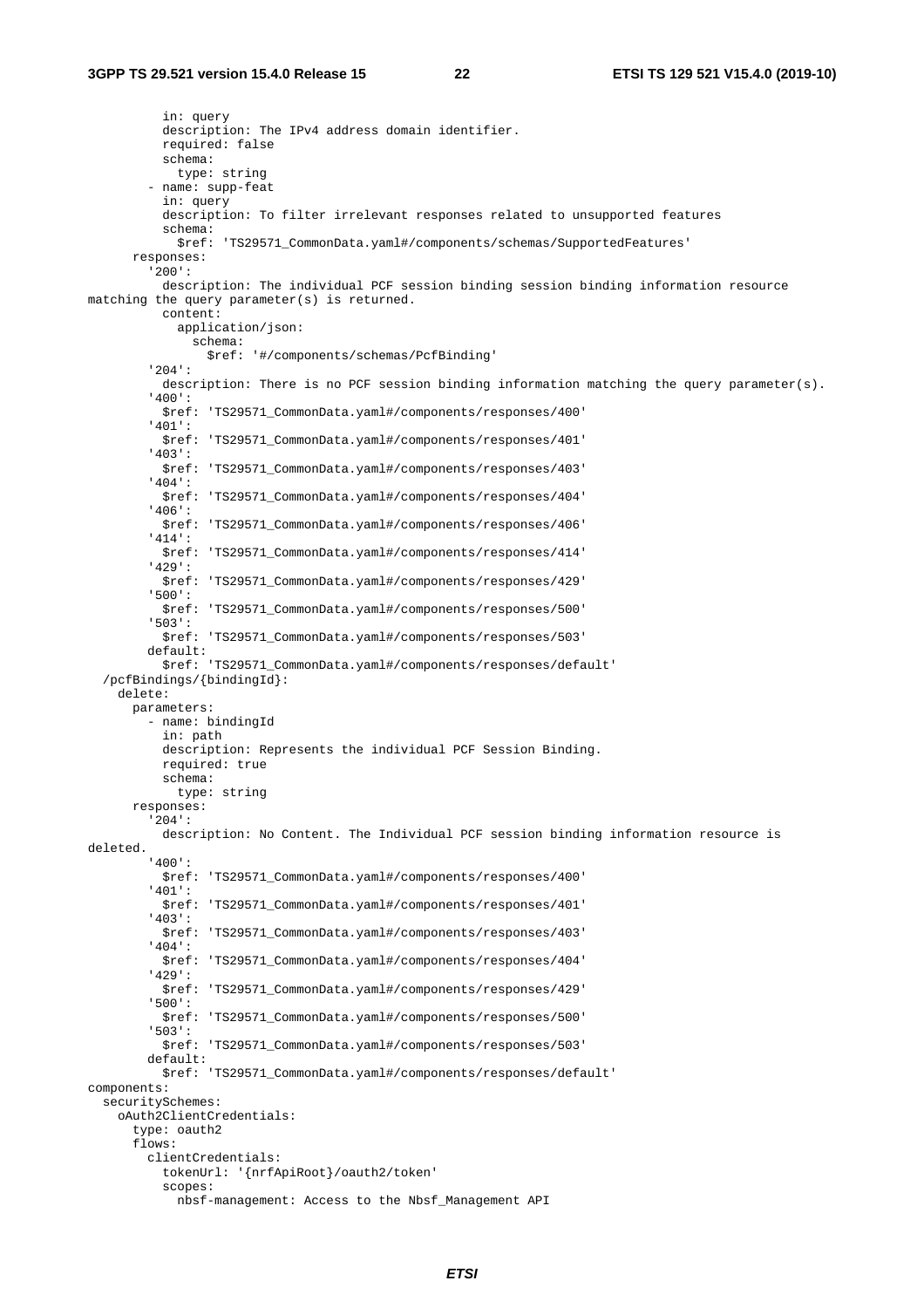schemas: PcfBinding: type: object properties: supi: \$ref: 'TS29571\_CommonData.yaml#/components/schemas/Supi' gpsi: \$ref: 'TS29571\_CommonData.yaml#/components/schemas/Gpsi' ipv4Addr: \$ref: 'TS29571\_CommonData.yaml#/components/schemas/Ipv4Addr' ipv6Prefix: \$ref: 'TS29571\_CommonData.yaml#/components/schemas/Ipv6Prefix' ipDomain: type: string macAddr48: \$ref: 'TS29571\_CommonData.yaml#/components/schemas/MacAddr48' dnn: \$ref: 'TS29571\_CommonData.yaml#/components/schemas/Dnn' pcfFqdn: \$ref: 'TS29510\_Nnrf\_NFManagement.yaml#/components/schemas/Fqdn' pcfIpEndPoints: type: array items: \$ref: 'TS29510\_Nnrf\_NFManagement.yaml#/components/schemas/IpEndPoint' minItems: 1 description: IP end points of the PCF hosting the Npcf\_PolicyAuthorization service. At least one of pcfFqdn or pcfIpEndPoints shall be included if the PCF supports the Npcf\_PolicyAuthorization service. pcfDiamHost: \$ref: 'TS29571\_CommonData.yaml#/components/schemas/DiameterIdentity' pcfDiamRealm: \$ref: 'TS29571\_CommonData.yaml#/components/schemas/DiameterIdentity' snssai: \$ref: 'TS29571\_CommonData.yaml#/components/schemas/Snssai' suppFeat: \$ref: 'TS29571\_CommonData.yaml#/components/schemas/SupportedFeatures' pcfId: \$ref: 'TS29571\_CommonData.yaml#/components/schemas/NfInstanceId' recoveryTime: \$ref: 'TS29571\_CommonData.yaml#/components/schemas/DateTime' required: - dnn - snssai oneOf: - anyOf: - required: [ipv4Addr] - required: [ipv6Prefix] - required: [macAddr48] anyOf: - anyOf: - required: [pcfFqdn] - required: [pcfIpEndPoints] - required: [pcfDiamHost, pcfDiamRealm]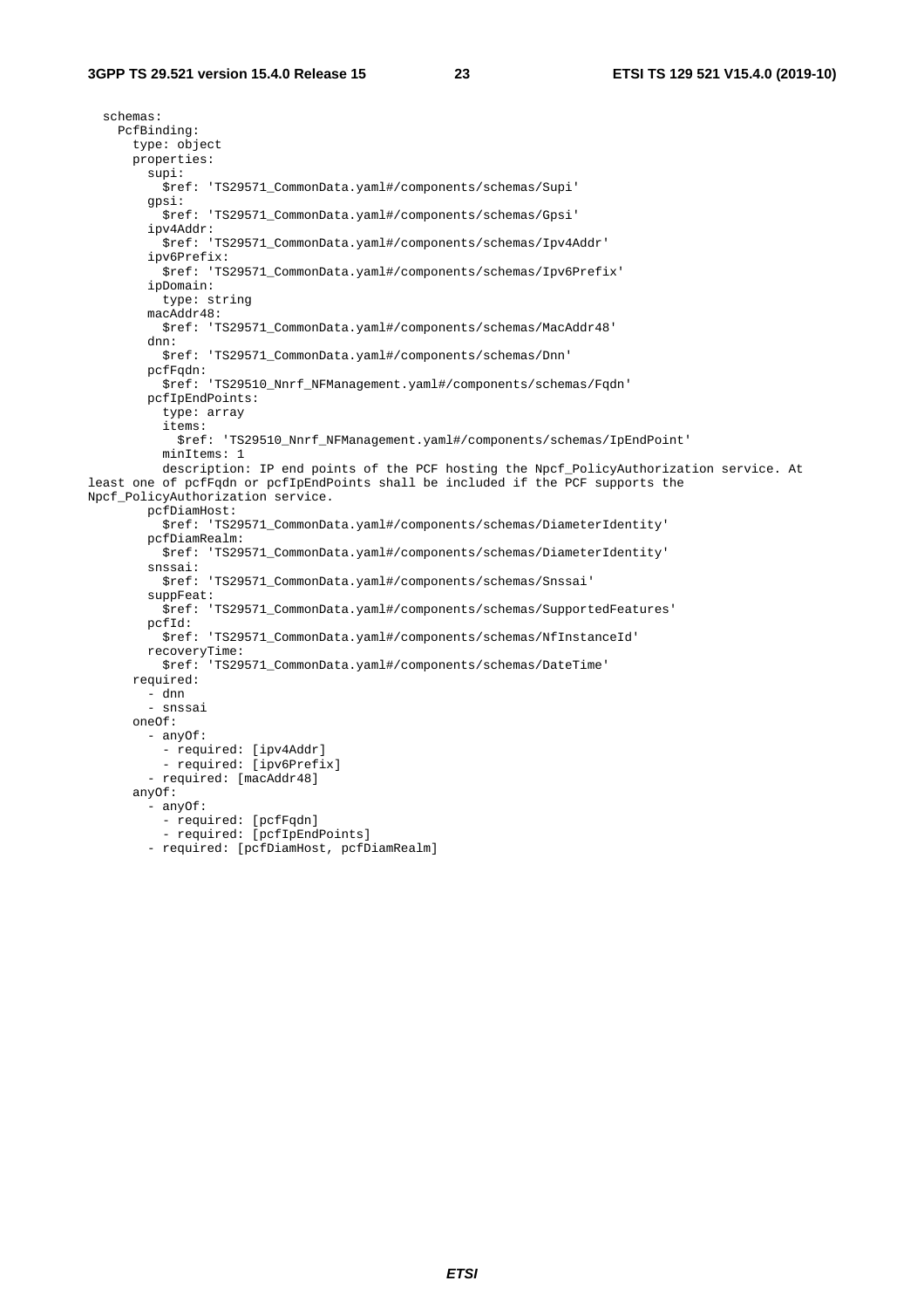## Annex B (informative): Deployment option to support BSF and DRA coexistence due to network migration

As described in Annex B of 3GPP TS 23.503 [4], the Diameter Routing Agent (DRA) and the BSF can coexist in an operator's network during the network migration to 5GC. The DRA is described in 3GPP TS 29.213 [14] and can be a service consumer of the Nbsf\_Management\_Discovery service.

During the Rx session establishment, the DRA can discover the selected PCF for the related subscriber by using the Nbsf\_Management\_Discovery service operation to obtain the related PCF address if it has no stored binding information derived from an ongoing Gx session for that subscriber.

- NOTE 1: For a UE in the EPC there is a Gx session and the DRA stores the binding information. For a UE in the 5GC the Npcf\_SmPolicyControl service is used and the BSF stores the binding information.
- NOTE 2: If the DRA has no stored binding information derived from an ongoing Gx session for a subscriber, the DRA needs to request new binding information for each Rx session establishment because the information in the BSF could have changed compared to any previous binding information the DRA requested.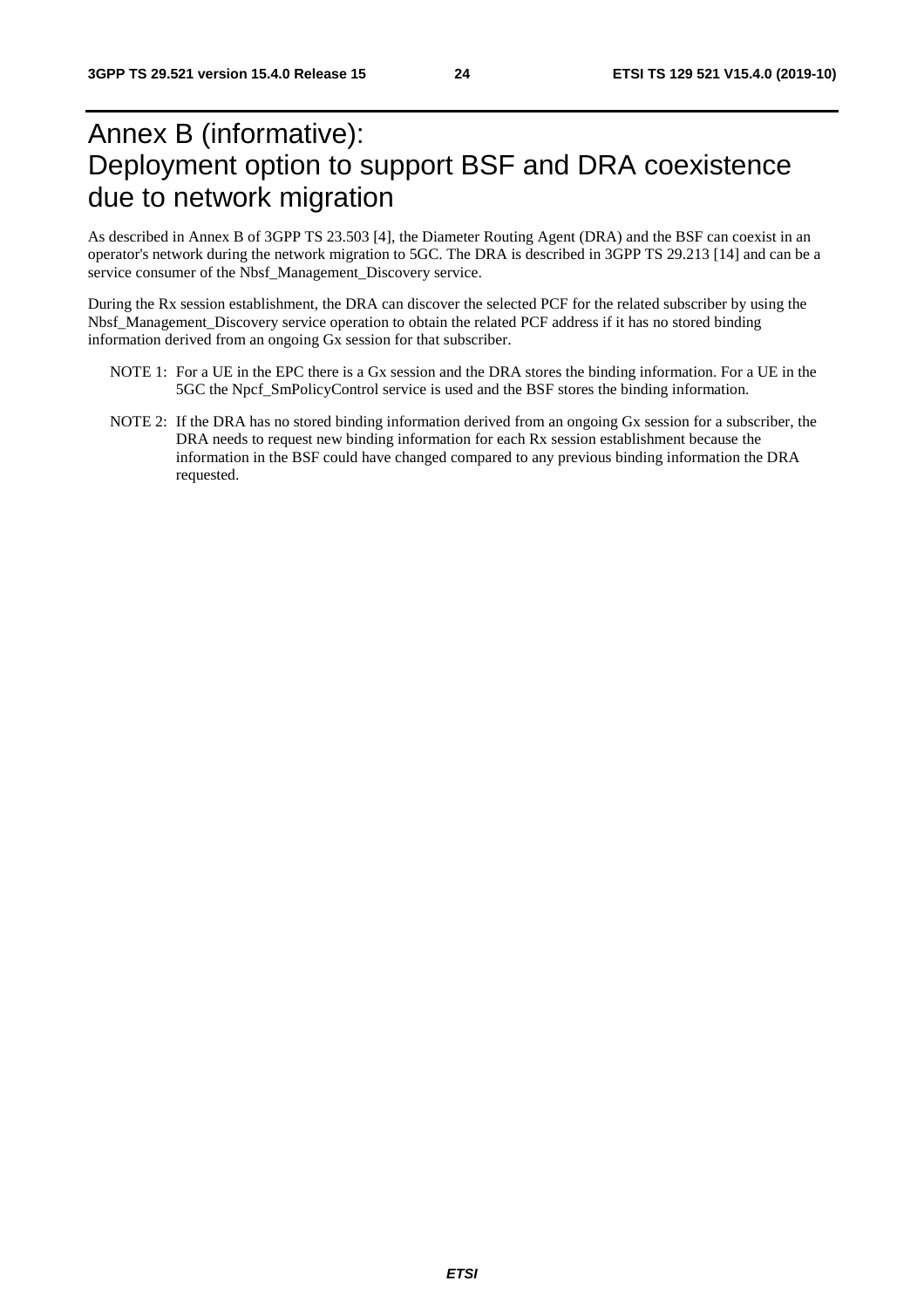## Annex C (informative): Change history

|             | <b>Change history</b> |           |           |                |                         |                                                                                                                          |            |
|-------------|-----------------------|-----------|-----------|----------------|-------------------------|--------------------------------------------------------------------------------------------------------------------------|------------|
| <b>Date</b> | TSG#                  | TSG Doc.  | <b>CR</b> | <b>Rev</b>     | Cat                     | Subject/Comment                                                                                                          | <b>New</b> |
| 2018-01     |                       |           |           |                |                         | TS skeleton of Binding Support Management<br>Service specification                                                       | 0.0.0      |
| 2018-01     |                       |           |           |                |                         | Inclusion of documents agreed in CT3#94 C3-<br>180301, C3-180191, C3-180192 and C3-180193.                               | 0.1.0      |
| 2018-03     |                       |           |           |                |                         | Inclusion of documents agreed in CT3#95 C3-<br>181350 and C3-181352.                                                     | 0.2.0      |
| 2018-04     |                       |           |           |                |                         | Inclusion of documents agreed in CT3#96 C3-<br>182424 and C3-182510.                                                     | 0.3.0      |
| 2018-05     |                       |           |           |                |                         | Inclusion of documents agreed in CT3#97 C3-<br>183287, C3-183500, C3-183881, C3-183502 and<br>C3-183733.                 | 0.4.0      |
| 2018-06     | CT#80                 | CP-181031 |           |                |                         | TS sent to plenary for approval.                                                                                         | 1.0.0      |
| 2018-06     | CT#80                 | CP-181031 |           |                |                         | TS approved by plenary                                                                                                   | 15.0.0     |
| 2018-09     | CT#81                 | CP-182015 | 0001      | $\overline{2}$ | F                       | PCF id correction for BSF                                                                                                | 15.1.0     |
| 2018-09     | CT#81                 | CP-182015 | 0002      |                | F                       | Reference update: OpenAPI specification                                                                                  | 15.1.0     |
| 2018-09     | CT#81                 | CP-182015 | 0004      | $ 2\rangle$    | $\overline{F}$          | Clarification on mandatory HTTP error status<br>codes                                                                    | 15.1.0     |
| 2018-09     | CT#81                 | CP-182015 | 0005      | 6              | B                       | OpenAPI for TS 29.521                                                                                                    | 15.1.0     |
| 2018-09     | CT#81                 | CP-182015 | 0006      |                | F                       | Description of Structured data types                                                                                     | 15.1.0     |
| 2018-09     | CT#81                 | CP-182015 | 0007      |                | B                       | Support of IPv4 overlapping                                                                                              | 15.1.0     |
| 2018-09     | CT#81                 | CP-182015 | 0008      |                | F                       | Correction of the service name                                                                                           | 15.1.0     |
| 2018-09     | $\overline{CT#81}$    | CP-182015 | 0009      | $\mathbf 1$    | F                       | Resource structure presentation                                                                                          | 15.1.0     |
| 2018-12     | CT#82                 | CP-183205 | 0011      |                | F                       | Default value for apiRoot Default value for<br>apiRoot                                                                   | 15.2.0     |
| 2018-12     | CT#82                 | CP-183205 | 0012      |                | F                       | Correction to DELETE Method for<br>Nbsf_Management Service API                                                           | 15.2.0     |
| 2018-12     | CT#82                 | CP-183205 | 0013      |                | F                       | Correction to Typos in URI Paths                                                                                         | 15.2.0     |
| 2018-12     | CT#82                 | CP-183205 | 0015      |                | F                       | <b>API</b> version                                                                                                       | 15.2.0     |
| 2018-12     | CT#82                 | CP-183205 | 0016      |                | F                       | ExternalDocs OpenAPI field                                                                                               | 15.2.0     |
| 2018-12     | CT#82                 | CP-183205 | 0017      |                | F                       | Location header field in OpenAPI                                                                                         | 15.2.0     |
| 2018-12     | CT#82                 | CP-183205 | 0018      | ∣1             | F                       | Security                                                                                                                 | 15.2.0     |
| 2018-12     | CT#82                 | CP-183205 | 0019      |                | $\overline{\mathsf{F}}$ | supported content types                                                                                                  | 15.2.0     |
| 2018-12     | CT#82                 | CP-183205 | 0020      | $\overline{2}$ | F                       | <b>HTTP Error responses</b>                                                                                              | 15.2.0     |
| 2018-12     | CT#82                 | CP-183205 | 0021      | $\overline{2}$ | F                       | DRA as service consumer                                                                                                  | 15.2.0     |
| 2018-12     | CT#82                 | CP-183205 | 0023      |                | F                       | Change presence in BSF binding                                                                                           | 15.2.0     |
| 2018-12     | CT#82                 | CP-183205 | 0024      | ∣1             | F                       | Presence conditions in yaml file                                                                                         | 15.2.0     |
| 2018-12     | CT#82                 | CP-183205 | 0025      | ∣1             | $\overline{F}$          | Missing 201 response body for POST to<br>/pcfBindings                                                                    | 15.2.0     |
| 2019-03     | CT#83                 | CP-190113 | 0028      | $\overline{2}$ | F                       | Handling of unsupported query parameter<br>combinations                                                                  | 15.3.0     |
| 2019-03     | CT#83                 | CP-190113 | 0029      | $\overline{1}$ | $\overline{F}$          | Correction of description of the<br>Nbsf_Management_Register Service and<br>Nbsf_Management_Discovery service operations | 15.3.0     |
| 2019-03     | CT#83                 | CP-190113 | 0030      |                | $\mathsf F$             | <b>BSF</b> resource cleanup                                                                                              | 15.3.0     |
| 2019-03     | CT#83                 | CP-190113 | 0031      | ∣1             | F                       | Formatting of structured data types in query<br>parameters                                                               | 15.3.0     |
| 2019-03     | CT#83                 | CP-190113 | 0032      | $\vert$ 1      | F                       | Correction on the handling of UE addresses                                                                               | 15.3.0     |
| 2019-03     | CT#83                 | CP-190110 | 0033      | 2              | F                       | Miscellaneous BSF correction                                                                                             | 15.3.0     |
| 2019-03     | CT#83                 | CP-190140 | 0034      | ∣1             | F                       | OpenAPI Version number update                                                                                            | 15.3.0     |
| 2019-06     | CT#84                 | CP-191079 | 0035      |                | $\overline{F}$          | Multiple bindings for multi-homing                                                                                       | 15.4.0     |
| 2019-06     | CT#84                 | CP-191079 | 0036      |                | F                       | Remove NSI ID                                                                                                            | 15.4.0     |
| 2019-06     | CT#84                 | CP-191079 | 0039      |                | F                       | Precedence of OpenAPI file                                                                                               | 15.4.0     |
| 2019-06     | CT#84                 | CP-191079 | 0040      |                | F                       | Copyright Note in YAML files                                                                                             | 15.4.0     |
| 2019-06     | CT#84                 | CP-191079 | 0042      |                | F                       | OpenAPI version number update                                                                                            | 15.4.0     |
|             |                       |           |           |                |                         |                                                                                                                          |            |